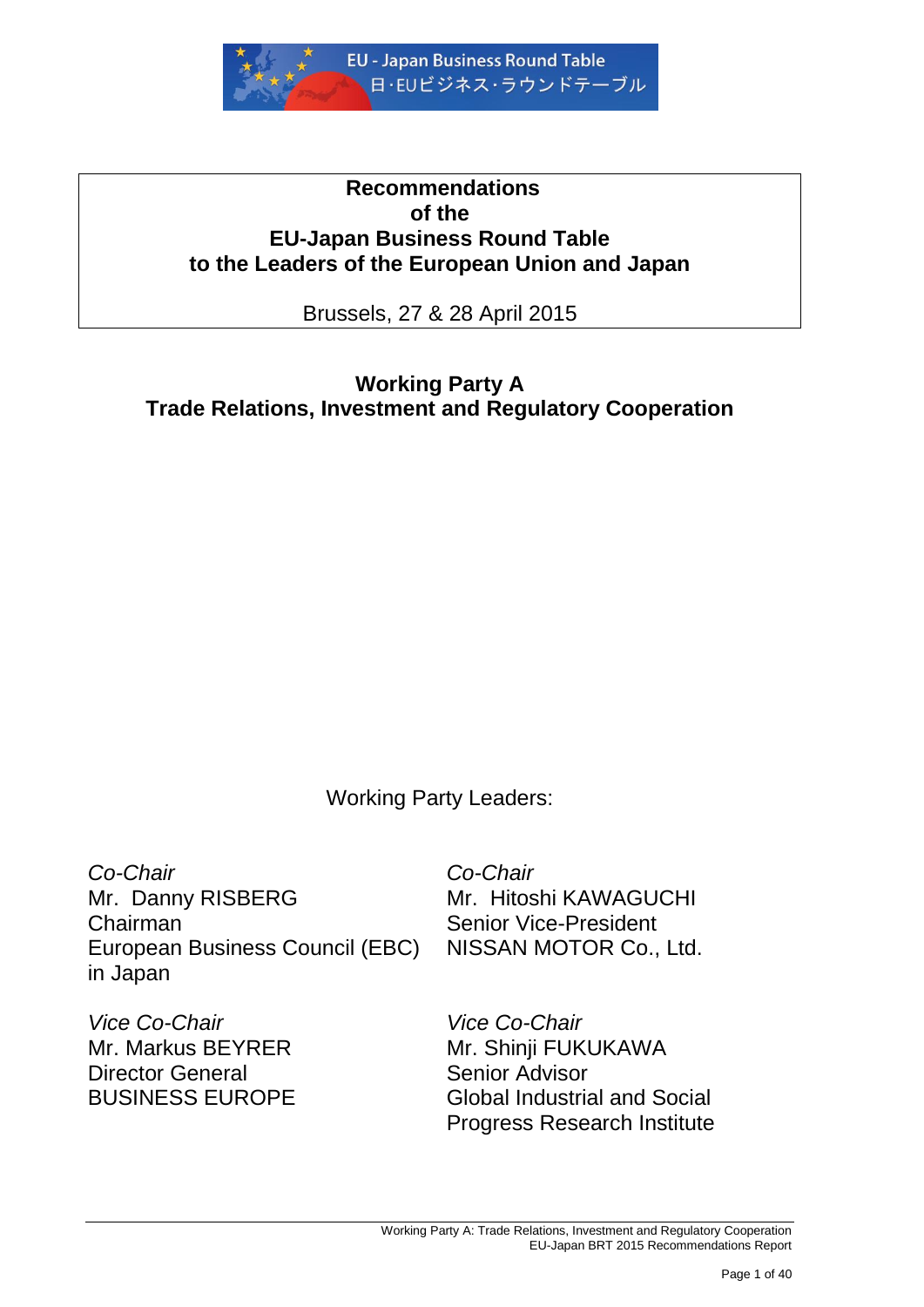

# **List of Abbreviations**

| <b>Abbreviation</b>      | <b>Meaning</b>                                                               |
|--------------------------|------------------------------------------------------------------------------|
| <b>AEOs</b>              | <b>Authorised Economic Operators</b>                                         |
| <b>APEC</b>              | Asia-Pacific Economic Cooperation                                            |
| <b>ATP</b>               | <b>Adaptation to Technical Progress</b>                                      |
| <b>BPR</b>               | <b>Biocidal Products Regulation</b>                                          |
| <b>CAA</b>               | <b>Consumer Affairs Agency</b>                                               |
| <b>CBCR</b>              | Country by Country reporting                                                 |
| <b>CCCTB</b>             | <b>Common Consolidated Corporate Tax Base</b>                                |
| <b>CE</b>                | Conformité Européenne (European Conformity)                                  |
| <b>CLP</b><br><b>CMR</b> | Classification, labelling and packaging                                      |
| CoRAP                    | Carcinogenic mutagenic or reprotoxic<br><b>Community Rolling Action Plan</b> |
| <b>DDA</b>               | Doha Development Agenda                                                      |
| <b>DC</b>                | <b>Direct Current</b>                                                        |
| <b>ECHA</b>              | <b>European Chemical Agency</b>                                              |
| <b>ELV</b>               | End of Life Vehicle                                                          |
|                          | Européen de Normalisation de Normalisation (European                         |
| EN                       | Standards)                                                                   |
| EP                       | <b>European Parliament</b>                                                   |
| <b>EPA</b>               | <b>Economic Partnership Agreement</b>                                        |
| EU                       | <b>European Union</b>                                                        |
| <b>FDI</b>               | <b>Foreign Direct Investment</b>                                             |
| <b>FTA</b>               | <b>Free Trade Agreement</b>                                                  |
| <b>FSA</b>               | <b>Financial Services Agency</b>                                             |
| G <sub>8</sub>           | Group of Eight                                                               |
| G20                      | <b>Group of Twenty</b>                                                       |
| <b>GATS</b>              | <b>General Agreement of Trade in Services</b>                                |
| <b>GCP</b>               | <b>Good Clinical Practise</b>                                                |
| <b>GDP</b>               | <b>Gross Domestic Product</b>                                                |
|                          | The Globally Harmonized System of Classification and                         |
| <b>GHS</b>               | <b>Labelling of Chemicals</b>                                                |
| GoJ                      | Government of Japan                                                          |
| <b>GPA</b>               | The Agreement on Government Procurement                                      |
| <b>GPS</b>               | <b>Gross Product Strategy</b>                                                |
| <b>HSE</b>               | <b>Health Safety and Environment</b>                                         |
| <b>ICTs</b>              | intra-corporate transferees                                                  |
| <b>IEC</b>               | <b>International Electrotechnical Commission</b>                             |
| <b>IPM</b>               | <b>Interface Public Members</b>                                              |
| <b>ISO</b>               | International Organisation for Standardisation                               |
| <b>JAS</b>               | Japan Agricultural Standard                                                  |
| <b>JELMA</b>             | Japan Electric Lamp Manufacturers Association                                |
| JET                      | Japan Electrical Safety & Environment Technology<br>Laboratories             |
| <b>JETRO</b>             | Japan External Trade Organisation                                            |

Working Party A: Trade Relations, Investment and Regulatory Cooperation EU-Japan BRT 2015 Recommendations Report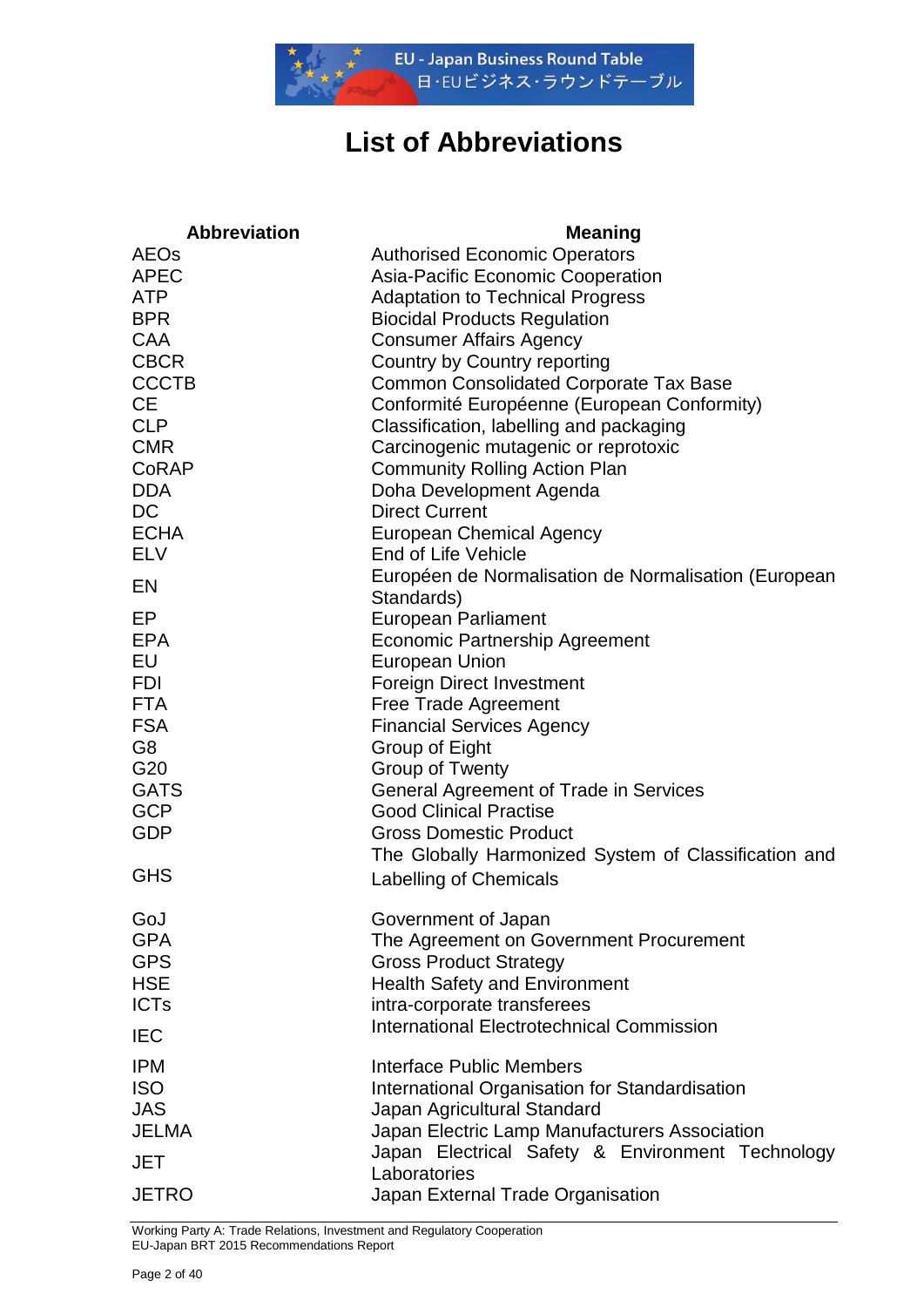

| <b>JIS</b>   | Japan Industrial Standard                                                          |
|--------------|------------------------------------------------------------------------------------|
| <b>JR</b>    | Japan Railways                                                                     |
| <b>KPIs</b>  | Key Performance Indicators                                                         |
| LED          | <b>Light-Emitting Diode</b>                                                        |
| LoA          | Letter or Access                                                                   |
| <b>MAFF</b>  | Ministry of Agriculture, Forestry and Fisheries                                    |
| <b>METI</b>  | Ministry of Economy, Trade and Industry                                            |
| <b>NOL</b>   | <b>Net Operation Loss</b>                                                          |
| <b>OECD</b>  | Organisation<br>for<br>Economic<br>Co-operation<br>and                             |
|              | Development                                                                        |
| <b>OR</b>    | <b>Only Representative</b>                                                         |
| <b>PMDA</b>  | <b>Pharmaceuticals and Medical Devices Agency</b>                                  |
| <b>PPPR</b>  | <b>Plant Protection Products regulation</b>                                        |
| <b>PSE</b>   | <b>Electrical Appliance and Material Safety Law</b>                                |
| QMS          | <b>Quality Management System</b>                                                   |
| R&D          | Research & Development                                                             |
| <b>REACH</b> | Registration, Evaluation, Authorization and Restriction                            |
|              | of Chemicals                                                                       |
| <b>RoHS</b>  | <b>Restriction of Hazardous Substances</b>                                         |
| <b>RTD</b>   | <b>Research and Technology Development</b>                                         |
| <b>SDR</b>   | <b>Special Drawing Rights</b>                                                      |
| <b>SDS</b>   | <b>Safety Data Sheet</b>                                                           |
| <b>SIEF</b>  | Substance Information Exchange Forum                                               |
| <b>SMEs</b>  | <b>Small and Medium size Enterprises</b>                                           |
| <b>SVHC</b>  | Substance of Very High Concern                                                     |
| <b>TPP</b>   | <b>Trans-Pacific</b><br>Strategic<br>Economic<br>Partnership                       |
|              | Agreement                                                                          |
| <b>TTIP</b>  | <b>Transatlantic Trade and Investment Partnership</b>                              |
| <b>UNECE</b> | United Nations European Commission for Europe                                      |
| <b>VAT</b>   | Value Added Tax                                                                    |
|              | Harmonisation<br>International<br>Cooperation<br>on<br>οf                          |
| <b>VICH</b>  | Technical Requirements for Registration of Veterinary<br><b>Medicinal Products</b> |
| <b>WCO</b>   | <b>World Customs Organisation</b>                                                  |
| <b>WHO</b>   | <b>World Health Organization</b>                                                   |
| <b>WTO</b>   | <b>World Trade Organization</b>                                                    |
|              |                                                                                    |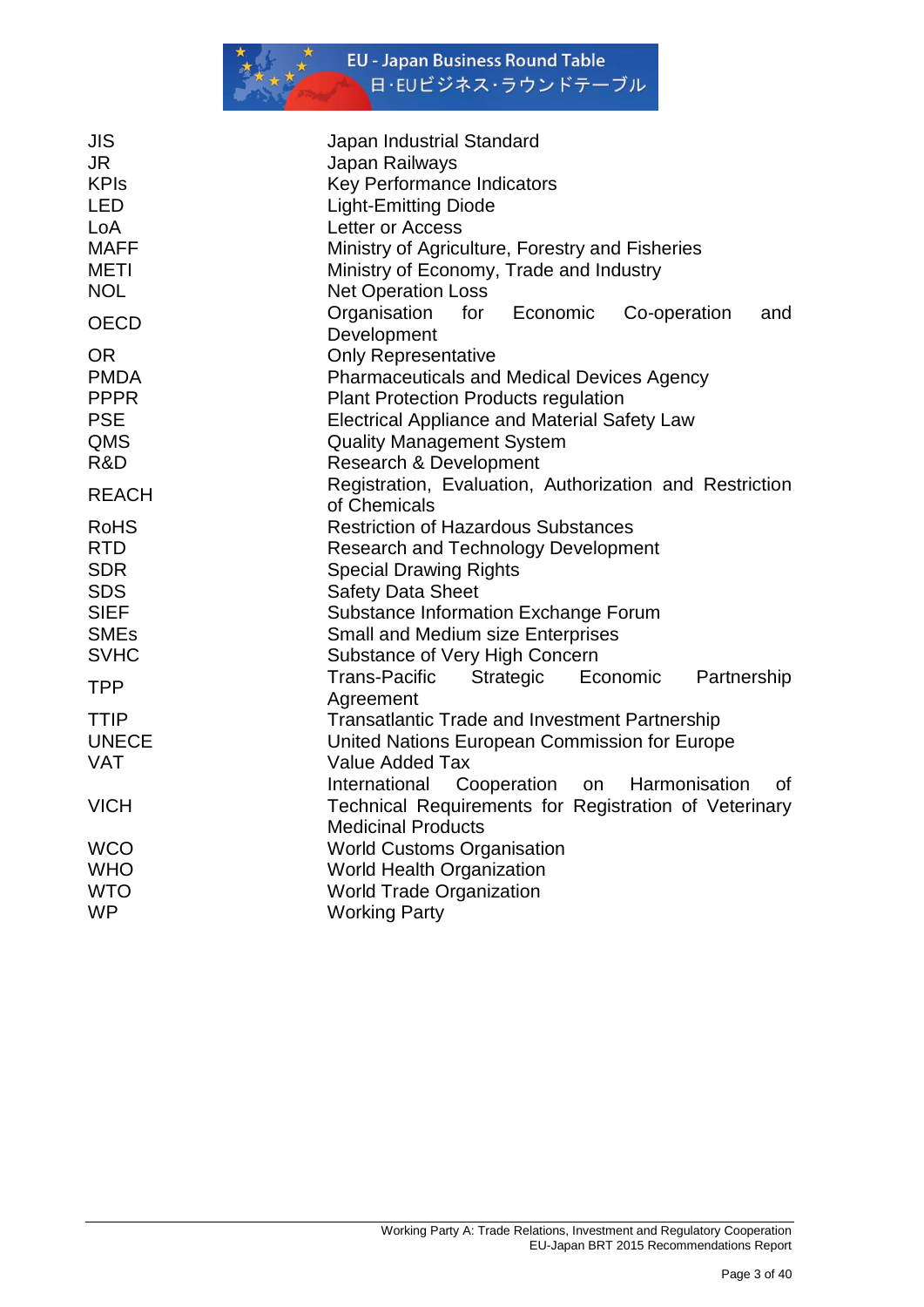

# **Introduction**

Japan is the EU"s seventh largest trading partner and the EU ranks as Japan"s third largest trading partner. While already significant, this trade relationship has considerable upwards potential and the benefits of the EU-Japan FTA/EPA, currently under negotiation, will stretch beyond the many European and Japanese companies already operating in each other"s home markets to all those, attracted to the new opportunities it creates. Working Party A stresses that any agreement must address the specific concerns of European and Japanese businesses reflected in this and previous reports. With so much at stake, we are urging the authorities on both sides to ensure that the necessary progress is made. Many reforms are required to secure a fair and competitive environment for business and have been identified from the extensive first-hand operational experience of Working Party A members in the Japanese and European markets. This report sets out concrete recommendations that address the following key issues:

- Creating a common regulatory environment, mutual recognition of regulations, standards and market authorisations to the extent possible and adoption of international standards
- Elimination of both tariff and non-tariff measures as well as unnecessary bureaucracy
- Ensuring fair competition and equal treatment of all companies, domestic & foreign
- Ensuring fairer and more open competition in services, and procurement markets
- Improving conditions for foreign direct investment. And finally,
- Further enhancing incentives for growth of SMEs and for investment in R&D

*Working Party A members reiterate that the EU-Japan FTA/EPA bilateral agreement must be balanced, comprehensive and ambitious in order to dismantle these barriers holding back EU-Japan trade and investment and significantly promote growth both economies.* 

To highlight priority issues in the text that follows, one asterisk (\*) indicates "priority" recommendations and, two asterisks (\*\*) indicate "top priority" Recommendations. (e.g. WP A / # 01\*\* / EJ to EJ)

Working Party A: Trade Relations, Investment and Regulatory Cooperation EU-Japan BRT 2015 Recommendations Report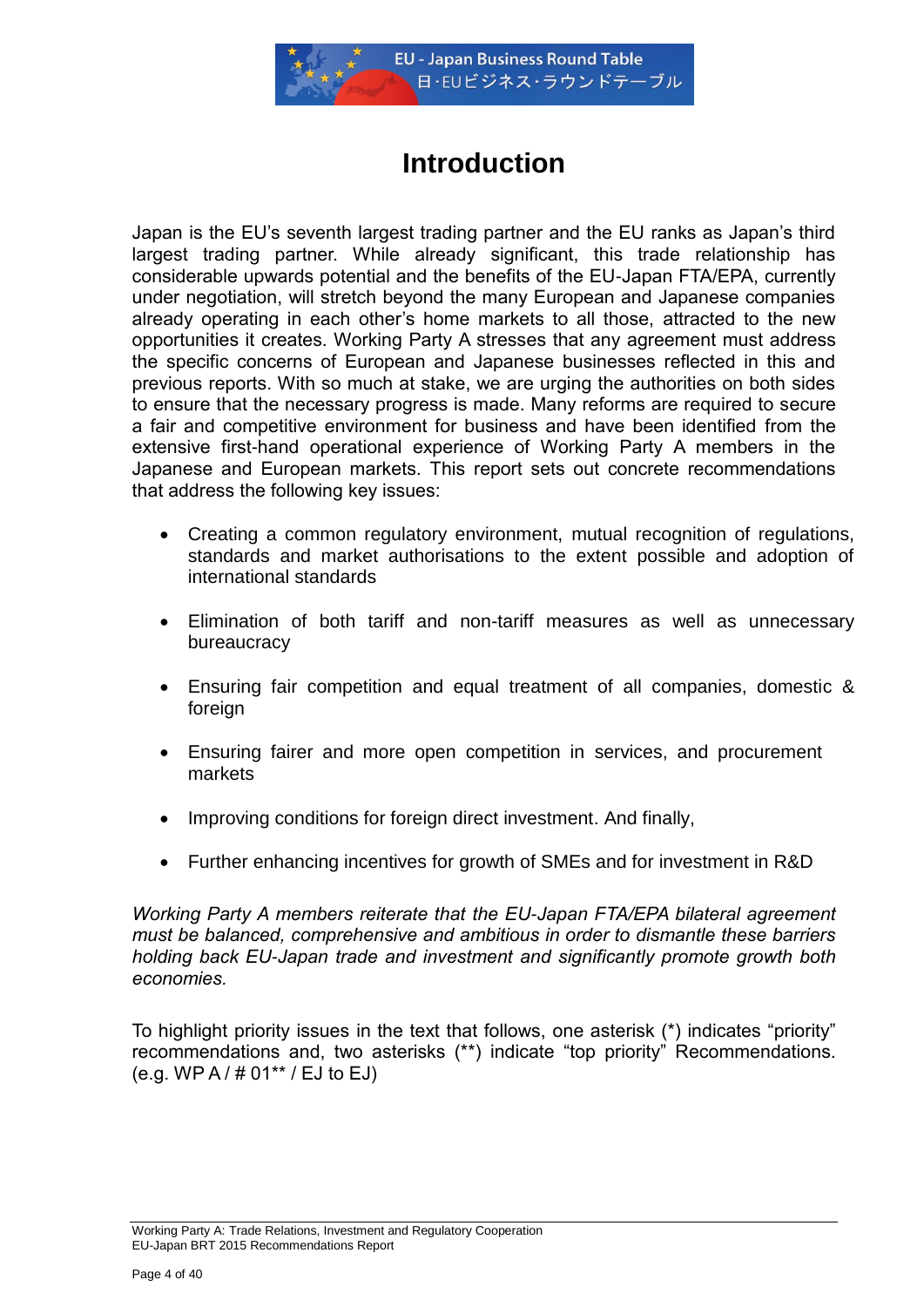

# **Recommendations from both European and Japanese industries**

# **WP-A / # 01\*\* / EJ to EJ Strengthening the EU-Japan Economic Relationship**

The BRT welcomes and supports the Authorities" determination to work for agreement in principle on a comprehensive and ambitious EU-Japan FTA/EPA during 2015. The BRT restates its longstanding conviction that an EU-Japan FTA/EPA will boost trade and investment, promote job creation and accelerate growth in both economies, and that it will also help create new opportunities for global economic growth. The BRT reiterates its call for the EU and Japanese Authorities to step up their efforts to tackle and resolve the substance of outstanding issues and to conclude a comprehensive, ambitious, high-level and mutually beneficial FTA/EPA as soon as possible, and reaffirms its commitment to making efforts to achieve this objective, such as making industry expertise available.

The BRT believes that an aim of a speedy conclusion must come together with a high level of ambition. Should a sufficiently high level of ambition seem difficult to achieve on the basis of the technical negotiations, the BRT urges, for the sake of our economies, political leaders at the highest level to intervene to resolve the deadlocks and bring the negotiations to a timely and ambitious conclusion.

## < Background >

*As major advanced economies and major global traders and investors, the EU and*  Japan can do more to unlock the enormous growth potential which their bilateral *economic relations can offer. They are now working on enhancing bilateral trade, investment and cooperation and building a closer relationship. As both strive to overcome global financial instability and economic uncertainties, it is crucial that they join forces in tackling common challenges in order to attain a long-term, sound and stronger growth. The EU-Japan relationship should not be left behind*

## **WP-A / # 02\*\* / EJ to EJ Call for effective and quick implementation of WTO 'Bali Package' and work on a future WTO work program**

The agreement on Trade Facilitation signed in November 2014 can serve as a boost to global trade by reducing costs of trade by 10-15%. Its objectives are to speed up customs procedures, make trade easier, faster and cheaper, provide clarity, efficiency and transparency, reduce bureaucracy and corruption, and use technological advances. The BRT calls upon the authorities of the EU and Japan, together with other WTO members to quickly implement the Trade Facilitation Agreement.

The BRT strongly supports the progress in these issues, and requests the authorities of the EU and Japan to further make efforts to vitalize and earn momentum in order to move the DDA negotiations forward, as well as to facilitate timely conclusion of plurilateral agreements such as expansion of the Information Technology Agreement (ITA) and Trade in Services Agreement (TiSA).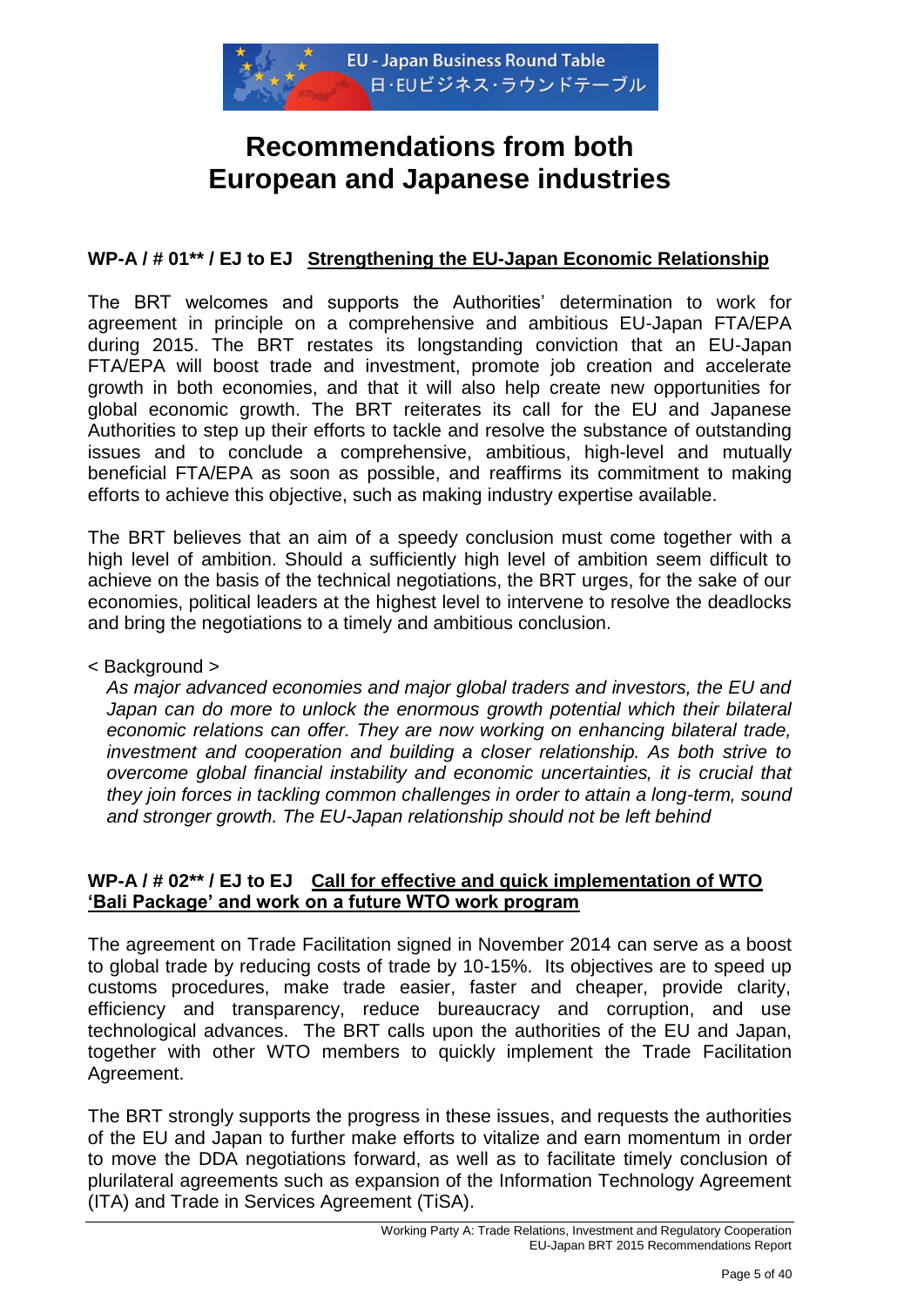

Additionally, the BRT suggests that the authorities of the EU and Japan should, together with other WTO members, explore further topics that are essential for the smooth functioning of global value chains.

Furthermore, the BRT requests the authorities of the EU and Japan to exert their utmost efforts to realise global free trade in goods and services under the auspices of the WTO, including environmental goods, so long as it does not discriminate unfairly between products and sectors.

However, the tariff liberalisation should not be limited to finished goods but include goods over the whole value chain to have a real impact and to take into account the globalisation of the value chains.

#### < Recent Progress >

The BRT welcomes the adoption of the Protocol of Amendment to insert the Agreement on Trade Facilitation (TFA) into the WTO Agreement (Protocol amending the WTO Agreement) at the Special Session of the General Council of the World Trade Organization (WTO) held in Geneva in November 2014. The BRT welcomes the advancement in the DDA negotiation.

The informal WTO Ministerial gathering held in Davos on 24 January 2015 was furthermore a good opportunity for WTO members to discuss the future work programme on the remaining issues of the DDA. A number of WTO members expressed the following views:

- it is important to steadily and gradually operationalise the agreed items, based on the MC9 outcome;
- for the remaining DDA items, the discussion of a work program to address such items should commence as soon as possible;
- and the WTO must not refrain from discussing potentially contentious issues such as agriculture and market access for non-agricultural goods and services.

The BRT hopes the negotiation on other agenda items such as non-agricultural market access (NAMA), agriculture, non-tariff barriers (NTBs) and export subsidies will make progress now that the TFA has been passed.

## *< Background >*

*The BRT is a strong supporter of the multilateral trading system, whose core functions are trade liberalisation, rule-making and dispute settlement. However, to liberalize multilateral trade, the initial high-level ambition of the Doha Round,*  launched in 2001, has not been maintained, resulting in the current deadlock of *negotiations which continue due to the lack of political will and the inability to bridge the gap in the market access commitments between OECD and emerging country members.*

*Especially given the great and increasing uncertainty in the world economy, the WTO must demonstrate its ability to deliver results for the business community. As the only international organisation creating rules and setting standards on trade at the multilateral level, the WTO must remain a leader in this area and take more and*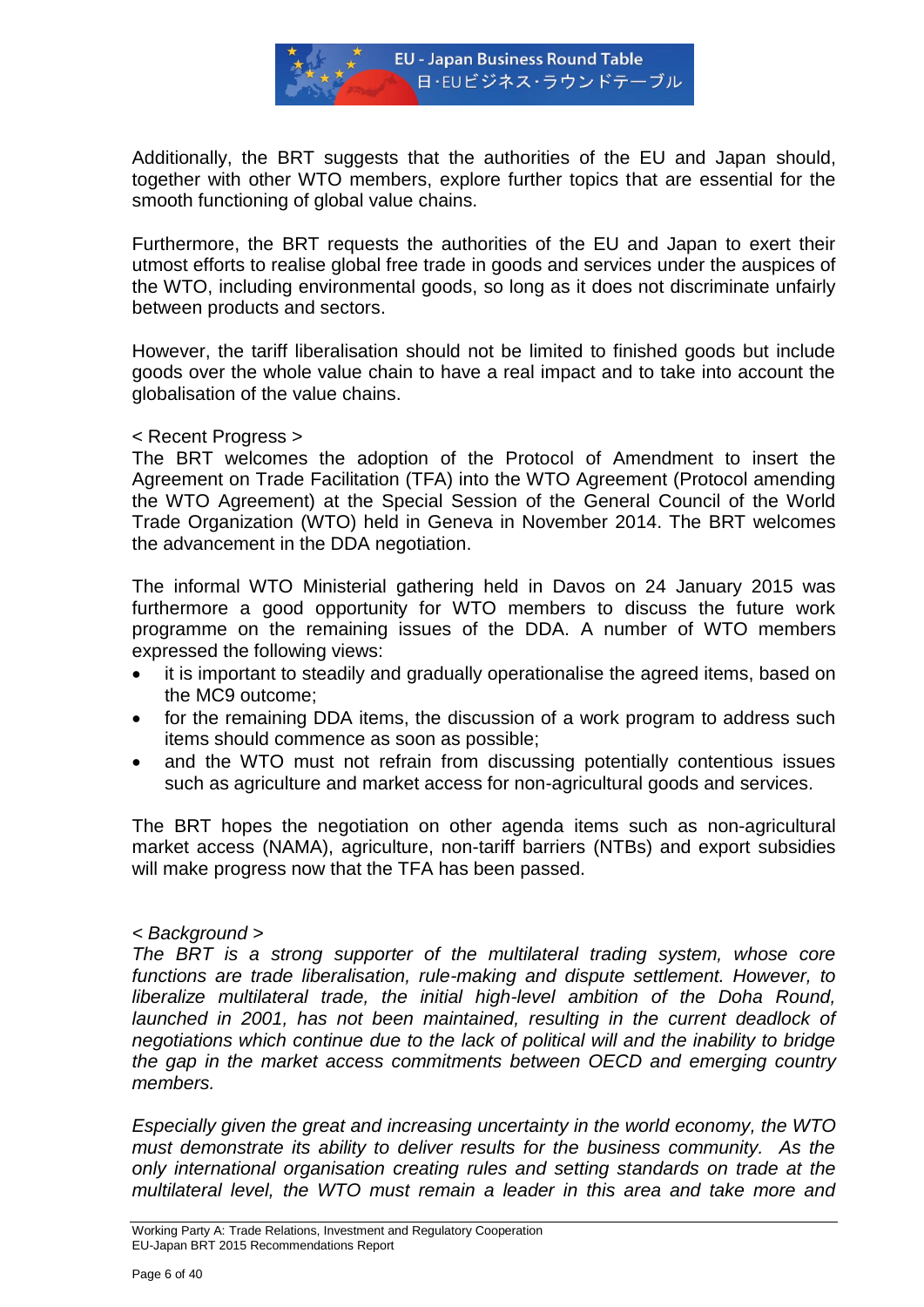

*stronger action. The existing legal framework provides an excellent basis for such action. However, it needs to be updated in order to respond to a changing global economic landscape.*

*WTO members made partial progress in the DDA at the 9th WTO Ministerial Conference in Bali in December 2013. The so-called*"*Bali Package" that was agreed consists of three main components: (1) a trade facilitation agreement; (2) an agreement on the agriculture sector; and (3) agreements on development (a package*  for least developed countries and flexibilities for public food stockholding *programmes).* 

# **WP-A / # 03\*\* / EJ to EJ Applying international standards and enhancing regulatory cooperation**

1. General recommendations

The BRT strongly supports the joint development and application of internationally harmonised technical requirements and procedures for the testing and approval of products that are traded internationally.

The BRT recommends the authorities of the EU and Japan to enhance their regulatory cooperation. The aim is to eliminate barriers to trade and investment in order to promote business and to disseminate the experience of the EU and Japan to the rest of the world.

To this end, the BRT encourages the authorities of the EU and Japan to work together in the relevant fora to develop international product standards and certification procedures. The BRT recommends that the authorities of the EU and Japan should apply such standards in as many sectors as possible.

Where international standards have not yet been developed, the BRT urges the authorities of the EU and Japan, when possible, and appropriate, to accept the mutual approval of the import, sale or use of products that have been approved on the basis of functionally equivalent requirements.

Taking into account the benefit of common regulatory environment, the BRT recommends that the EU-Japan FTA/EPA should include a framework to promote regulatory cooperation and to ensure that the authorities of the EU and Japan not take unnecessary measures which act as an impediment to trade and investment.

The BRT recommends that the policy-makers of the EU and Japan should increase their understanding of existing and upcoming regulations of the other side. Where a harmonised regulatory framework between the EU and Japan has not yet been developed, the regulatory authorities of the EU and Japan should review their domestic technical regulations and conformity assessment procedures at regular intervals to determine the scope for further regulatory harmonisation. The outcome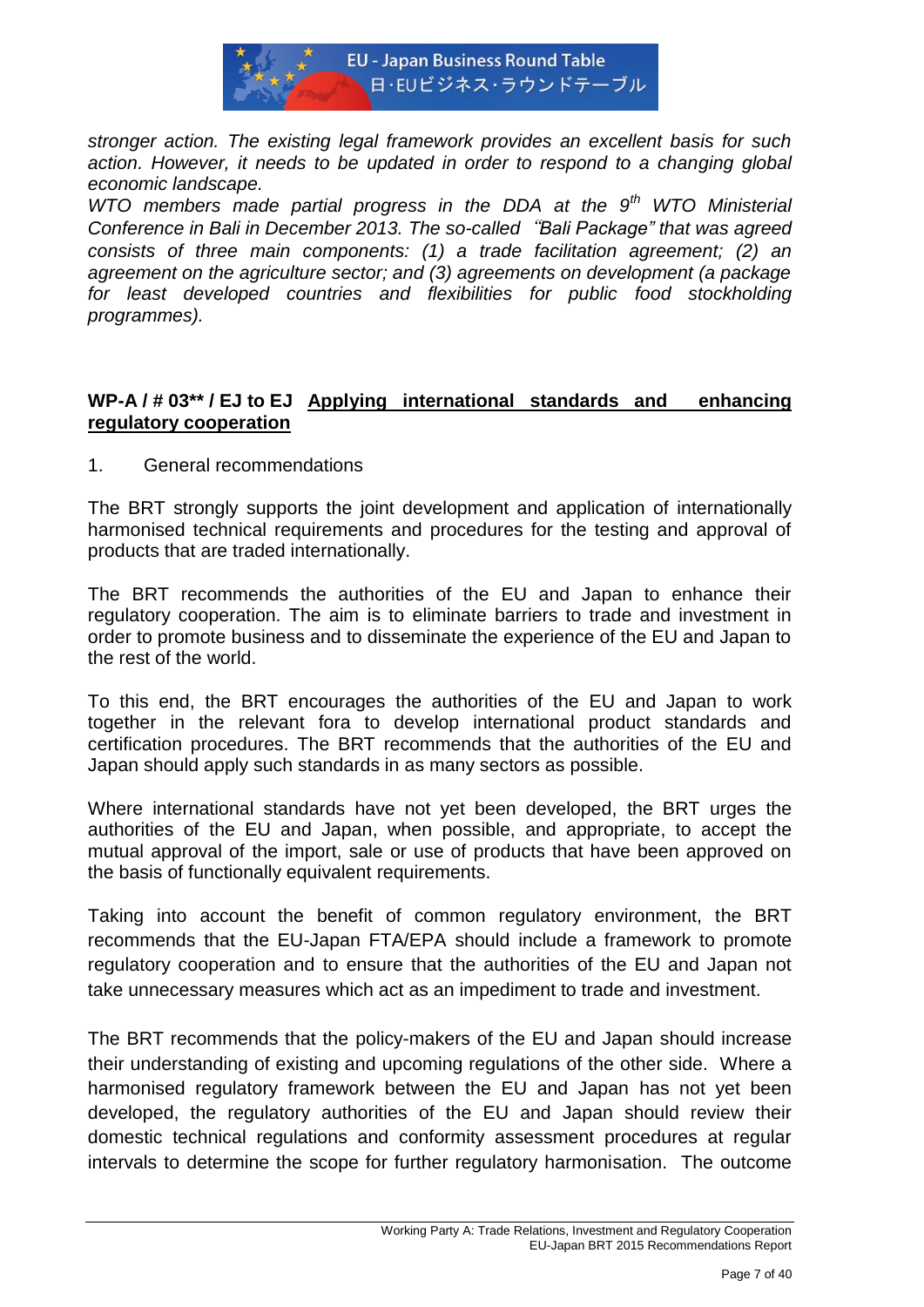

of these reviews, including scientific and technical evidence used, shall be exchanged between the regulatory authorities and provided to industry upon request.

The BRT recommends that the regulators of the EU and Japan should study the possible impact of new regulatory developments on domestic and foreign business to avoid taking initiatives that might unwittingly create barriers to trade and investment. They should exchange annual legislative work programmes at the earliest stage to prevent regulatory divergence and the creation of new trade barriers. In addition, they should agree to an early warning system for draft legislation to facilitate an effective bilateral dialogue.

The policy-makers of the EU and Japan should develop a joint strategy to promote better regulation by learning from each other"s experience and adopting a common system of good governance. Throughout the process, the two authorities should have close dialogue with businesses.

The BRT calls on the Leaders of the EU-Japan Summit to ensure that the FTA/EPA provides a solid and comprehensive framework for regulatory cooperation to address the sector-specific concerns of the business community. In addition, the BRT welcomes the adoption of a Joint Document for Regulatory Cooperation at the EU-Japan Industrial Policy Dialogue between METI and DG GROW on 17 March 2015. As a long-standing advocate of regulatory cooperation, and recognising that this is a key issue for the future, the BRT hopes that this joint initiative will reinforce and complement the upcoming FTA/EPA and set the frame for a solid, forward-looking and long-lasting regulatory cooperation. The BRT is willing to support the EU and Japanese Authorities on regulatory cooperation matters.

## *<Background>*

*The BRT believes that regulatory cooperation will be a key to the economic prosperity of the two economies. Once an FTA/EPA is concluded, it will be important not only to ensure that new regulations do not nullify or impair the market access benefits accruing to either party under the agreement or create new barriers to bilateral trade, but also to expand and strengthen the relations between the two economies so that the benefits of their cooperation will further increase and so that they will eventually be able to expand such regulatory cooperation to other bilateral and multilateral relations.* 

*In the meetings of the BRT on 8-9 April 2014, the Japanese side proposed that the authorities of the EU and Japan together with key players such as the BRT should look at future issues coming out of a long-range vision for the relationship for, say, the next three decades.*

## Sector specific recommendations

Working Party A: Trade Relations, Investment and Regulatory Cooperation EU-Japan BRT 2015 Recommendations Report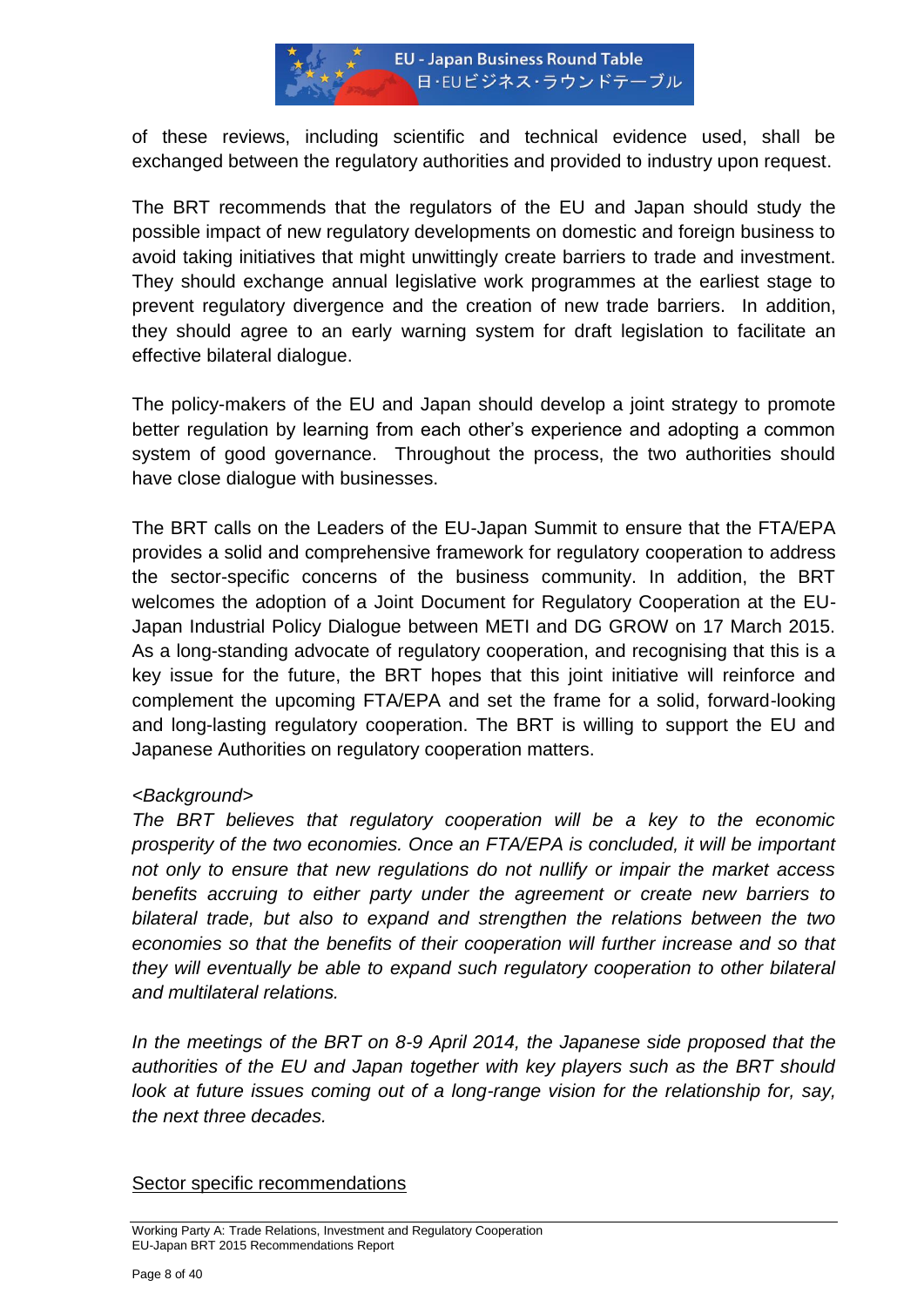

## 2. Create a common chemicals regulation

Policies on the control of chemicals such as the EU"s REACH and RoHS and Japan"s Chemical Control Law have a significant impact on global supply chains. The two Authorities should not only implement effective regulations, but also establish a common list of restricted substances and a common approach to the evaluation of risks and sharing of data. Such a common regulatory environment will not only benefit industries through cost mitigation but also benefit users and consumers through lower prices and consistent protection.

Furthermore, the two Authorities should develop a common policy on emerging issues such as endocrine disruptor and nano materials. The two authorities should also support supply chain management in developing countries in cooperation with businesses.

3. Create a common resource efficiency policy

The authorities of the EU and Japan should promote the concept of energy efficiency including resource efficiency, using the right incentives, standardised methodology, criteria and the format of environmental product declaration between the EU and Japan and cooperate with each other so that such a policy will be internationally shared.

The two authorities should work together at the multilateral level to promote international harmonisation of energy conservation regulations, relevant labelling rules, and environmental and carbon footprint schemes.

4. Expand the benefits of AEOs

Following the agreement on the mutual recognition of the AEOs in June 2010 between the EU and Japan, the Authorities of the EU and Japan should aim at introducing further regulatory cooperation in order to give more concrete benefits to AEOs. The BRT would in this regard like to put emphasis on simplifications of import procedures where companies are given greater freedom while also taking greater responsibility for their imports without an excessive administrative burden. Authorities should also establish closer contacts to learn from each other in order to improve and further facilitate trade between the EU and Japan. The BRT is aware that the two authorities are engaged in regular discussion, but no concrete benefits have emerged for operators.

5. Fight against counterfeited, pirated and contraband goods

The BRT would like to see the EU and Japan to step up efforts to fight against counterfeited, pirated and contraband goods, both inside and outside the EU and Japan. For example, they should better cooperate with each other and with the third country authorities to secure the closure of sites trading in fake goods.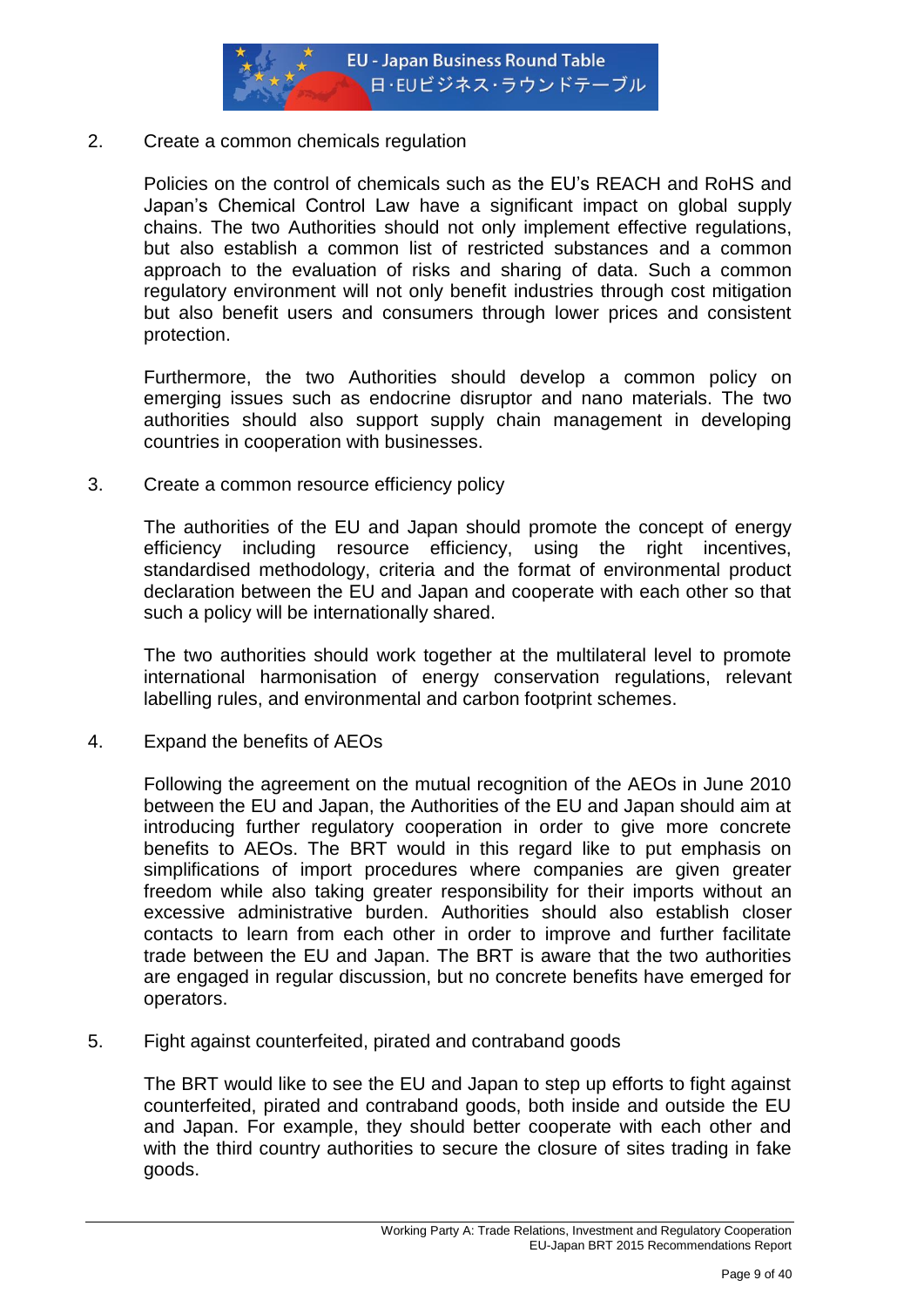

The BRT requests that the authorities of Japan should make all trade with fake goods illegal by closing the loophole by which individuals are allowed to bring in or import counterfeits for personal consumption.

The BRT reiterates its support of Regulation (EU) 608/2013 of the EP and Council of 12 June 2013 on Customs enforcement of Intellectual Property rights which reflects to some extent the BRT"s key recommendations such as simplifying the procedure. However, the BRT requests the authorities of the EU that they should seek ways to mitigate the financial burden of the importers of the authentic goods.

The BRT would like to see an enhanced role of the Observatory on Counterfeiting and Piracy in line with the Regulation adopted by the European Parliament and Council on 19 April 2012.

The BRT suggests that with an increased cooperation by the manufacturers and importers of the authentic goods, including the provision of more information on their products, the on-site training of officials and the training of officials on the more effective use of the WCO"s IPM (Interface Public Members), the customs authorities should make inspection more efficient and raise the rate of its coverage.

6. Adoption of UN Regulations

In the automobile sector, the Japanese and EU Authorities should accelerate their adoption of UN Regulations to lower the cost of regulatory compliance for both European and Japanese automobile exporters by extending the benefits of mutual recognition. Also the Japanese and EU Authorities should work together to establish internationally harmonised technical requirements and testing procedures that will encourage the smooth market adoption of new environmentally friendly power-train technologies – clean diesel, electric vehicles, hybrid vehicles and fuel-cell vehicles.

< Background for 6 >

*In 1998, Japan became the first country in Asia to accede to the UN-ECE 1958 Agreement on the Mutual Recognition of Type Approval for Vehicles etc, which provides that vehicle components which have received type approval according to UN Regulations in one contracting country are exempt from testing in any other signatory country where those regulations have been adopted. Japan has now adopted UN-ECE Regulations in 35 of the 47 areas included in Japanese type approval.*

< General Background for 1-6 >

*Implementation of these recommendations will lead to a significant improvement in the business environments of both the EU and Japan.* 

# **WP-A / # 04\* / EJ to EJ Supporting timely development of business**

1. Social security contributions (avoiding double contributions):

The BRT welcomes the conclusion of social security agreements between Japan and 10 EU Member States. The BRT requests that, Japan and the Member States of the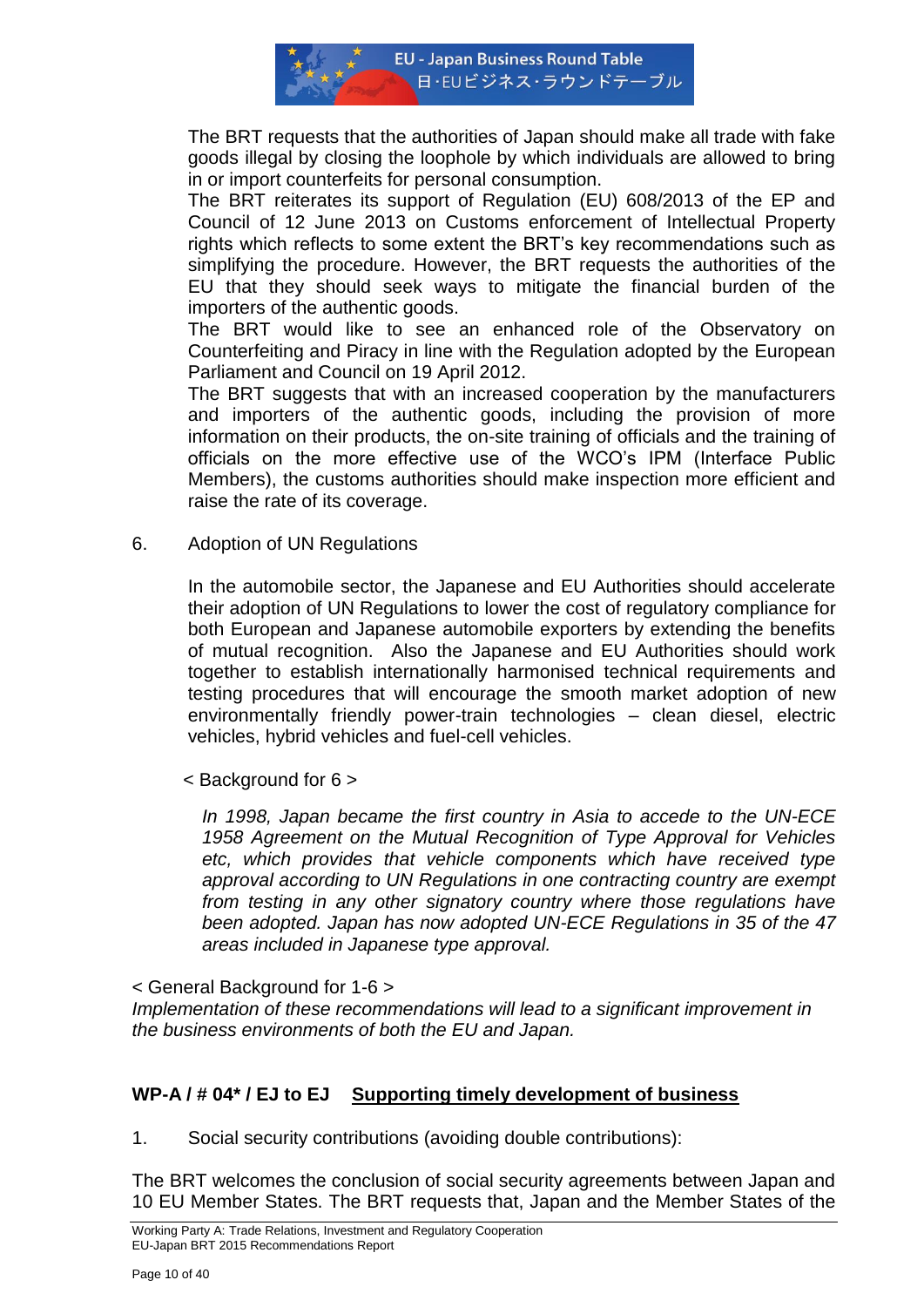

EU should make further efforts to expand the network of Social Security Agreements. In addition, they should introduce an interim measure, by which a host country should either exempt contributions to pension funds unilaterally or refund the contributions in full, not only partially, when expatriates return to their home country.

## < Recent progress >

There has been a limited progress in the past year

# < Background >

*As individual EU Member States and Japan conclude a bilateral social security agreement, it will lessen the burden both on companies as well as their employees. So far, social security agreements between Japan, and Germany, the United Kingdom, Belgium, France, the Netherlands, Czech Republic, Spain, Ireland and Hungary have entered into force. The agreements between Japan, Italy and Luxembourg have been signed. Furthermore, negotiations are underway between Japan and Sweden, and are at the preparatory stage between Japan, and the Slovak Republic, Austria and Finland.* 

2. Liberalisation of the movement of intra-corporate transferees in the framework of an FTA/EPA

The EU and Japan should realise far-reaching liberalisation of the movement of intracorporate transferees within the framework of an FTA/EPA. Such liberalisation should aim at the following system:

- A framework agreement between the mother company, which sends expatriates, and the host country, stipulates the maximum number of expatriates. Within the agreed limit, the mother company is free to send intra-corporate transferees to that country without further obtaining individual work permits.
- When the mother company concludes such an agreement with several Member States in which its subsidiaries or branches have operations, movement of intracorporate transferees between those countries does not require a new work permit as long as the total number in each agreement is respected.
- Both sides should facilitate access to the labour market for accompanying family members without any limitations in regard to regular working hours.

# < Background >

*For the smooth and efficient running of international businesses, it is essential that companies are able to dispatch key personnel, including directors without going through red tape. Such transfers do not have any negative impact on the labour market of the host country. On the contrary, they will expand employment in the host country through the development of the business concerned. In addition, expatriates themselves tend to pay high income taxes to the host country. The requirement to obtain work and residence permits for intra-corporate transferees between the EU Member States and Japan is usually a formality. However, the burden on companies as well as employees and their family members is substantial, it does constitute an obstacle to the swift development of business.*

*The EU has adopted Directive 2014/66/EU of the European Parliament ad of the Council of the 15 May 2014 on the conditions of entry and residence of third-*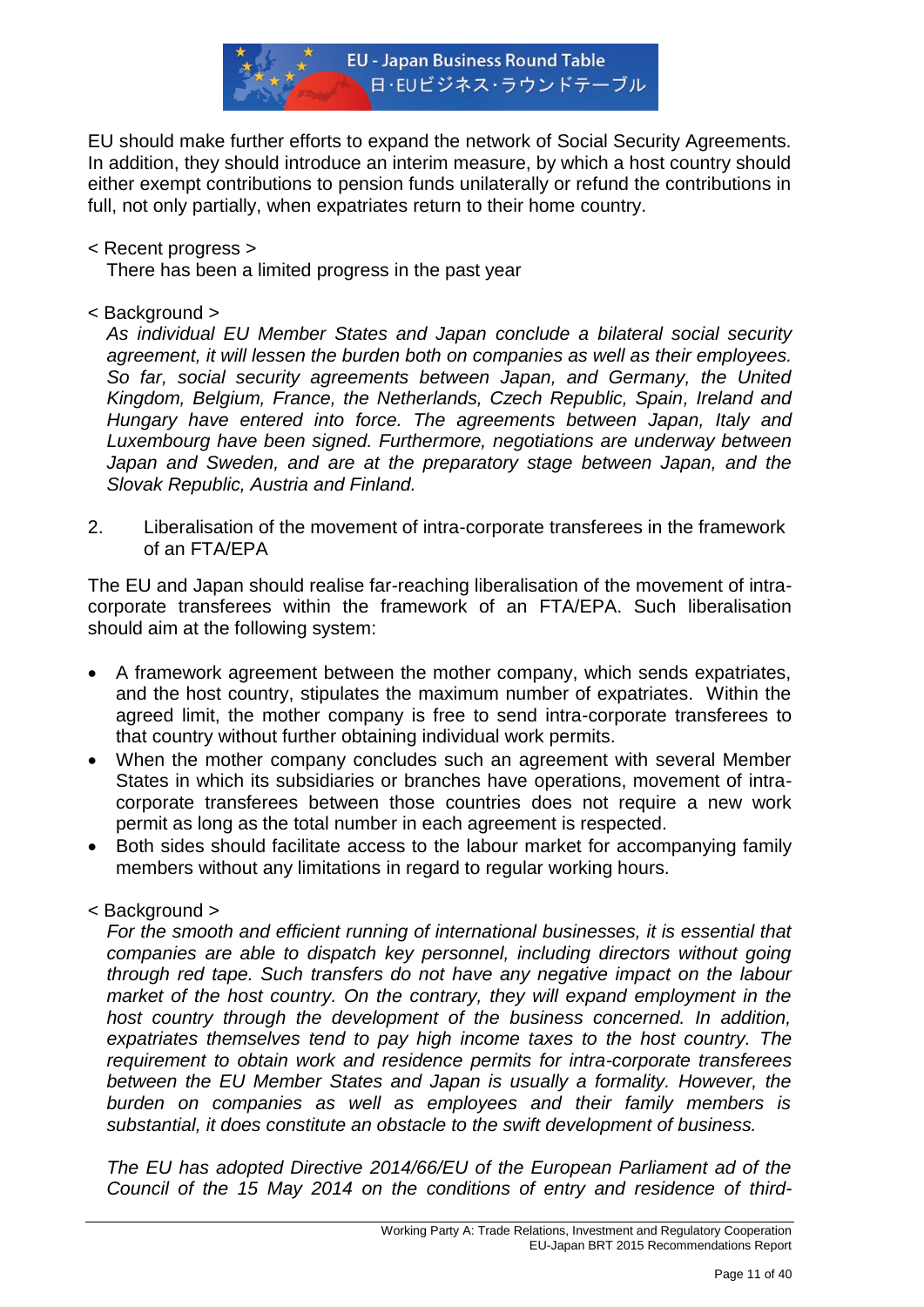

*country nationals in the framework of an intra-corporate transfer. By 29 November 2016, the directive should be transposed in the Member States The directive will prove very useful for Japanese companies sending their employees to the EU because, for example, it will facilitate an assignment that involves several Member States and allow accompanying family members to have access to the labour market. However, unfortunately, the new Directive will not be applied in the UK, Ireland and Denmark due to the opt-out of those Member States. Japanese nationals in the UK, where their number is the highest among the EU Member States, will not benefit from this Directive. It is therefore imperative that such liberalisation is realised within the framework of an EPA/FTA so that it will be applicable to all intra-corporate transferees between the Member States of the EU and Japan.*

# **WP-A / # 05\* / EJ to EJ Support for SMEs**

The BRT calls on the EU and Japanese Authorities to develop measures to promote and assist each other's SMEs within their own jurisdictions. Specific consideration should be made to include such cross-support in FTA/EPA negotiations.

This would include:

- 1. Providing each other's SMEs the same general support and privileges as provided to one's own SMEs.
- 2. Establishing permanent local assistance in language, paperwork, hiring local personnel, legal and regulatory matters, as well as advice on financing and banking, etc.
- 3. Providing tax breaks and incentives, tax deduction for total research expenses, income tax breaks for foreign experts, tax exemption for doctoral students, tax relief for R&D, tax deduction for joint and entrusted researches based on industry-academic-government cooperation, as well as tax and other facilities and incentives for investors.
- 4. Helping graduates with international backgrounds find local jobs with the other side's SMEs.
- 5. A study of the feasibility of creating a joint investment fund for both Japanese and European SMEs.
- 6. Exchanging best practices and tested solutions in industrial policy for SMEs.
- 7. Expanding the SME-related programmes already run by the EU-Japan Centre for Industrial Cooperation.
- < Recent progress >

The BRT welcomes the willingness of both Authorities to increase cooperation on cross-support for SMEs.

< Background >

*SMEs are the most promising sources of growth and jobs in both Europe and*  Japan. Their success in bilateral trade is a major factor in their development and *also helps to revitalise both Japanese and EU industries by disseminating new products and technologies. However, market access problems and various impediments noted in other BRT recommendations are even harder to tackle or manage for SMEs. While the Japanese government, the European Commission and most EU Member States have internationalisation programmes for their own*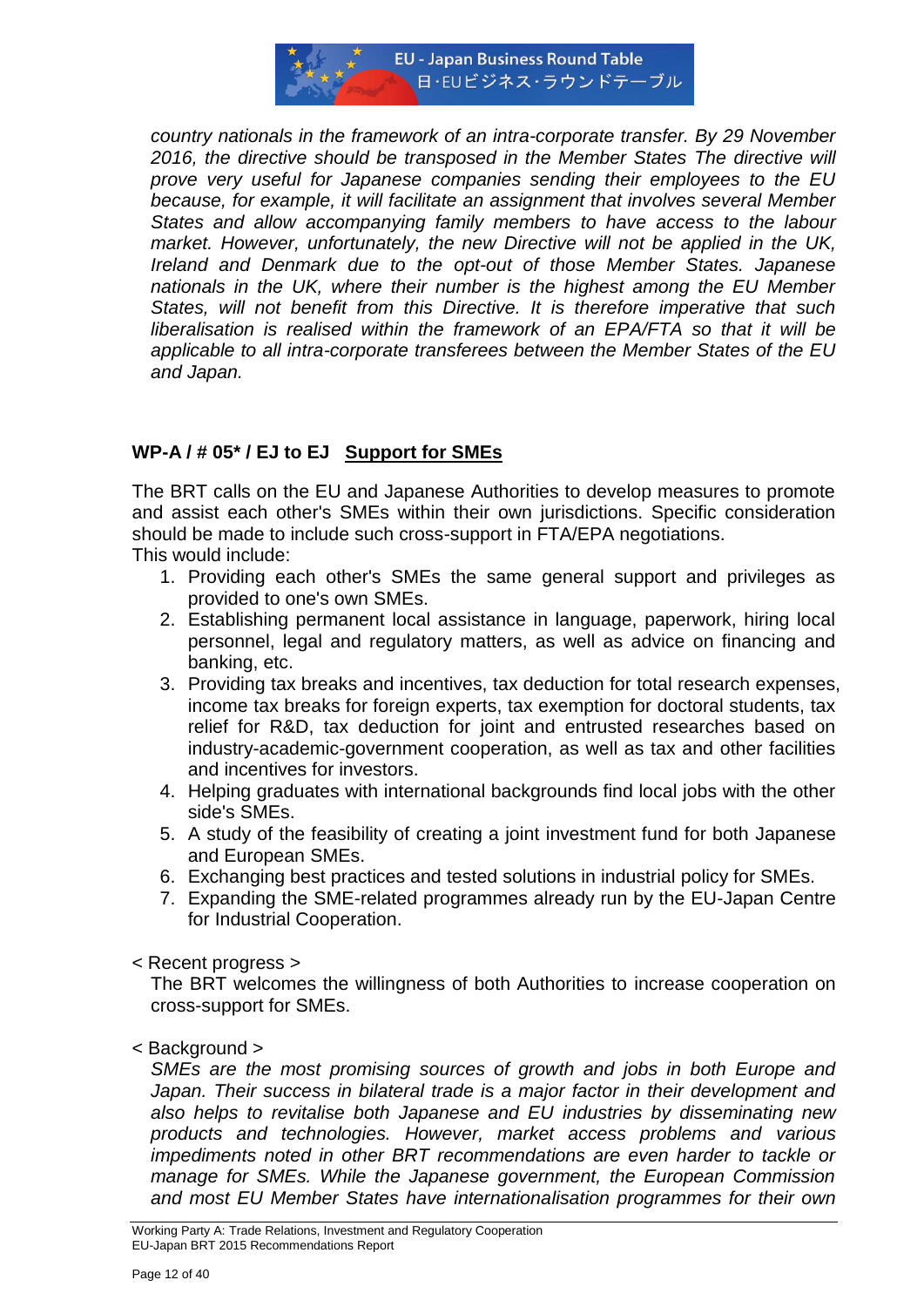

*SMEs, existing help programmes for foreign companies are mostly geared towards large foreign direct investments in established industries and are inadequate for SMEs. Once a European SME has established a footing in Japan, or a Japanese in the EU, using already available government support programmes, it should continue to receive support from the host region. Such support cannot be expected*  as a unilateral measure but would only be possible if agreed in a formal bilateral *agreement. The BRT is aware of the major work being done for both Japanese and European SMEs by the European Commission and the Government of Japan through the programmes run by EU-Japan Centre for Industrial Cooperation.*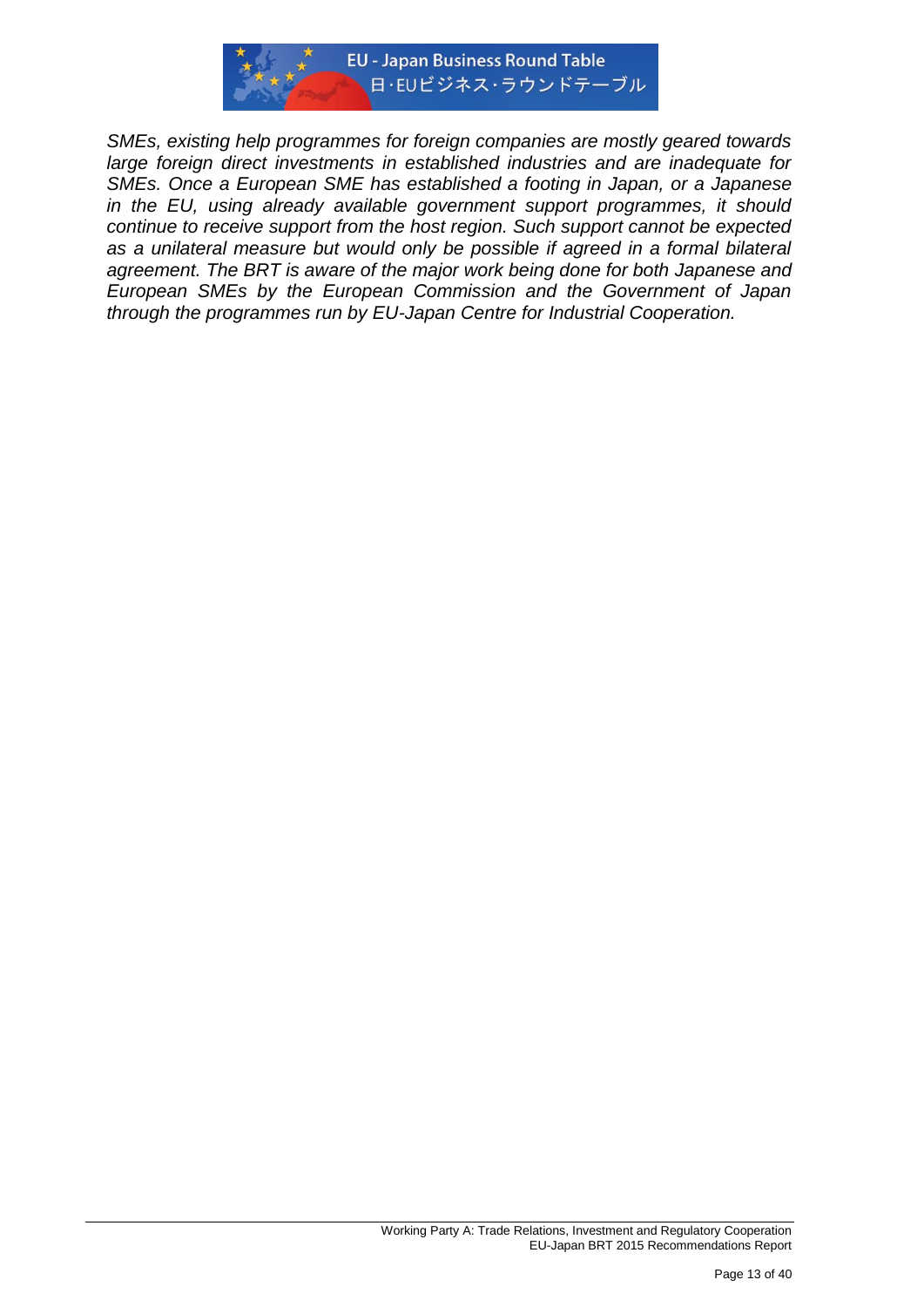

# **Recommendations from European industry to Japan**

# **WP-A / # 06\*\* / E to J Harmonisation & mutual recognition of standards and product certifications; acceptance of international standards where applicable**

Reluctance of the Government of Japan to accept imported products approved in accordance with EN and ISO standards or CE marking delays the introduction of innovative new products to the market and increases import costs. While accepting the need to safeguard consumer health and safety, the BRT urges Japan to promote the harmonisation of standards and certification procedures, the mutual recognition of product certification and, in areas where harmonised standards do not exist, the mutual approval of the import, sale or use of products that have been approved on the basis of functionally equivalent requirements, so that products certified for one market are automatically accepted in the other market. The BRT recommends the Japanese Government to place particular emphasis on:

## Automobiles

The Government of Japan should adopt the relevant UN Regulations in all areas where Japan requires certification for passenger cars but does not currently accept a UN approval as demonstrating compliance with Japan"s national requirements, so that a vehicle certificated in the EU can be sold in Japan without modification or further testing. The Government of Japan should also work towards the international harmonisation of Japan"s technical requirements for commercial vehicles which should be included within the scope of the provision of any FTA/EPA.

< Recent progress >

*There are still nine areas where Japan does not accept a UN approval as demonstrating compliance with its national type approval requirements. The reference to commercial vehicles is a new recommendation.*

#### Construction Products

The Government of Japan should work together with the EU Authorities towards mutual recognition of all JAS/JIS and EN standards for all building materials. This is unfortunately still rather common in the flooring sector as well as for roofing sheets. Mere reference to ISO standards within JAS/JIS, has not proved to be adequately helpful in facilitating the process.

The Government of Japan should, furthermore, better support local and regional authorities to ensure that transparent and consequent interpretations are made in regards to technical regulations and guidelines.

#### < Recent progress >

 There has been some progress, however much work still remains. We furthermore note that the Japanese government did not respond to the issue of discrepancy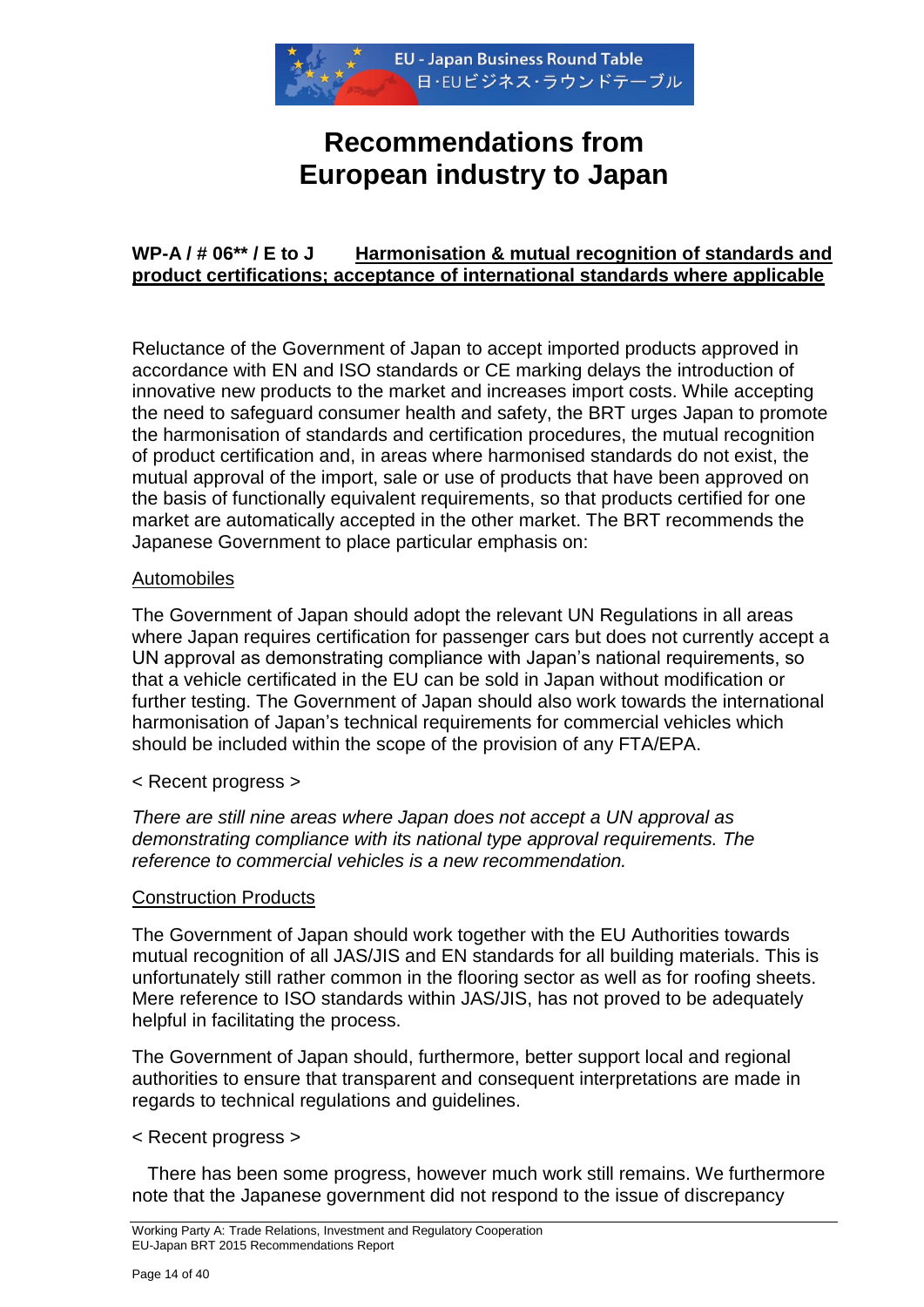

between ISO and JIS/JAS in its progress report of April 2013, April 2014 and April 2015.

< Background >

*The Japanese construction sector has long been a very "domestic" market. Even in the aftermath of the 2011 Tohoku earthquake and tsunami, there is little evidence that this situation is changing.* 

# **Cosmetics**

The BRT calls for common regulations on the certification of medicated cosmetics, so-called quasi drugs (disclosure of approved ingredients, standard application times); common regulations on efficacy claims and advertisements; a common positive list of allowable ingredients in cosmetics; and establishment of joint standards for alternatives to animal testing.

## < Recent progress >

While very little has been confirmed or decided, the BRT is pleased to see that the issue is reported to be discussed in the FTA/EPA negotiations. Additionally, there are signs of movement in regards to the standard of use for fluoride in toothpaste and mouthwash.

## < Background >

*European cosmetics firms find it continuously difficult to expand their business in Japan due to the difference in standards for ingredients and permitted efficacy claims between Japan and the EU and the Japan-specific product certification procedures for so-called quasi drugs.*

## Railways

Though standards are not so different and data generated at European research facilities are relevant for Japan, duplicate testing in Japan is required for the Japanese market. This has repeatedly been communicated by one operator. Duplicate testing raises the costs of imports, making them less competitive than domestic products. The Government of Japan and the EU authorities should work toward establishing a mechanism through which test data and certification of railway equipment provided by European organisations is accepted in Japan, and vice versa.

The BRT furthermore recommends Japan to establish a system whereby standards and requirements are available openly so that European companies will have a better understanding of what is needed in order to offer goods and services that meet or exceed the safety measures in the Japanese market. While the BRT understands that operators might have different performance requirements, the same safety requirements and standards should preferably be used by all operators in Japan, which currently is not the case as each individual operator can choose its own standards and requirements. As a first step, test results and approvals by one operator should be accepted by other operators.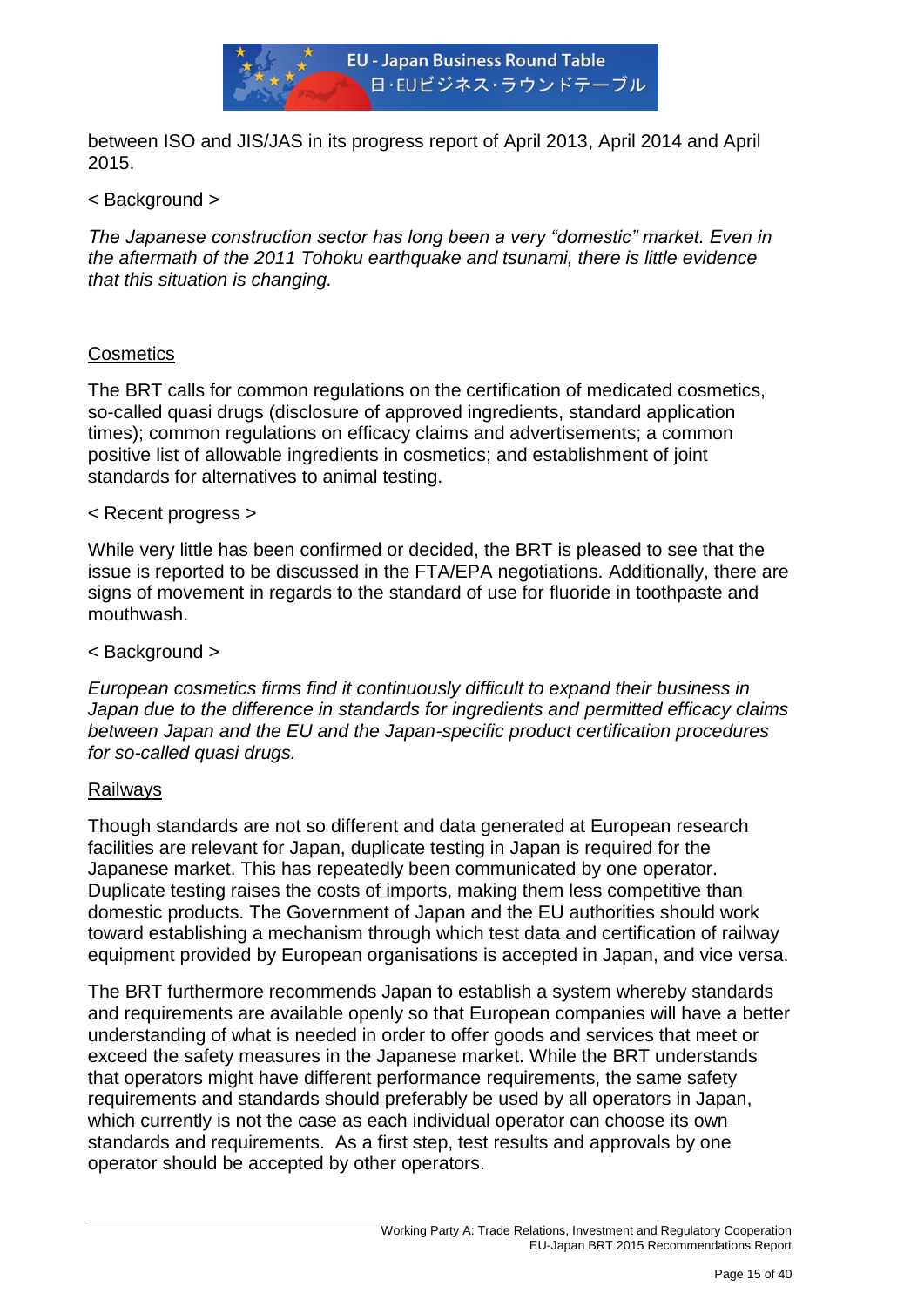

The BRT, however, recognises the latest development and positively views the first call for tender by a Japanese operator The BRT recommends Japan to make better use of the tendering system as this leads to more competition and better transparency, while not negatively affecting safety.

< Recent progress >

While some progress has been made, the core issue still remains that there is no common conformity assessment scheme in Japan that all operators adhere to.

< Background >

*Japanese safety standards and regulations are not publically available. There is, therefore, no possibility for foreign manufacturers to know exactly what requirements must be fulfilled. Furthermore each operator can in principle have their own testing requirements as there is no legislation on exactly what safety requirements need to be fulfilled.*

< Recent progress >

#### Veterinary Products

Animal health products already approved in the EU have to undergo further rigorous controls and unnecessary tests before being approved in Japan, which increases costs and causes delays. Accordingly, the BRT:

- a) Urges the Government of Japan to take all measures available to speed up product approvals.
- b) Requests Japan and EU to work towards mutual recognition of European and Japanese marketing authorisations for veterinary products. This should start with mutual recognition of GMP certification for veterinary medicines. MAFF and European agencies should accept GMP certification of the other party where the GMP requirements are similar or equivalent.

#### < Recent progress >

In recent years, MAFF has implemented various measures to improve the predictability, quality and speed of the registration process leading to a significant improvement. Furthermore, on 25 December MAFF revised regulations presented, both in Japanese and English, on the issuance of accreditation licences. This change accommodated a request by JVPA. However, since harmonisation is still not complete and non-recognition of GMP certificates is common, improvement is still needed.

< Background >

*Japan participates in the VICH, which aims to harmonise registration requirements*  for animal health products at the international level. This has helped to some extent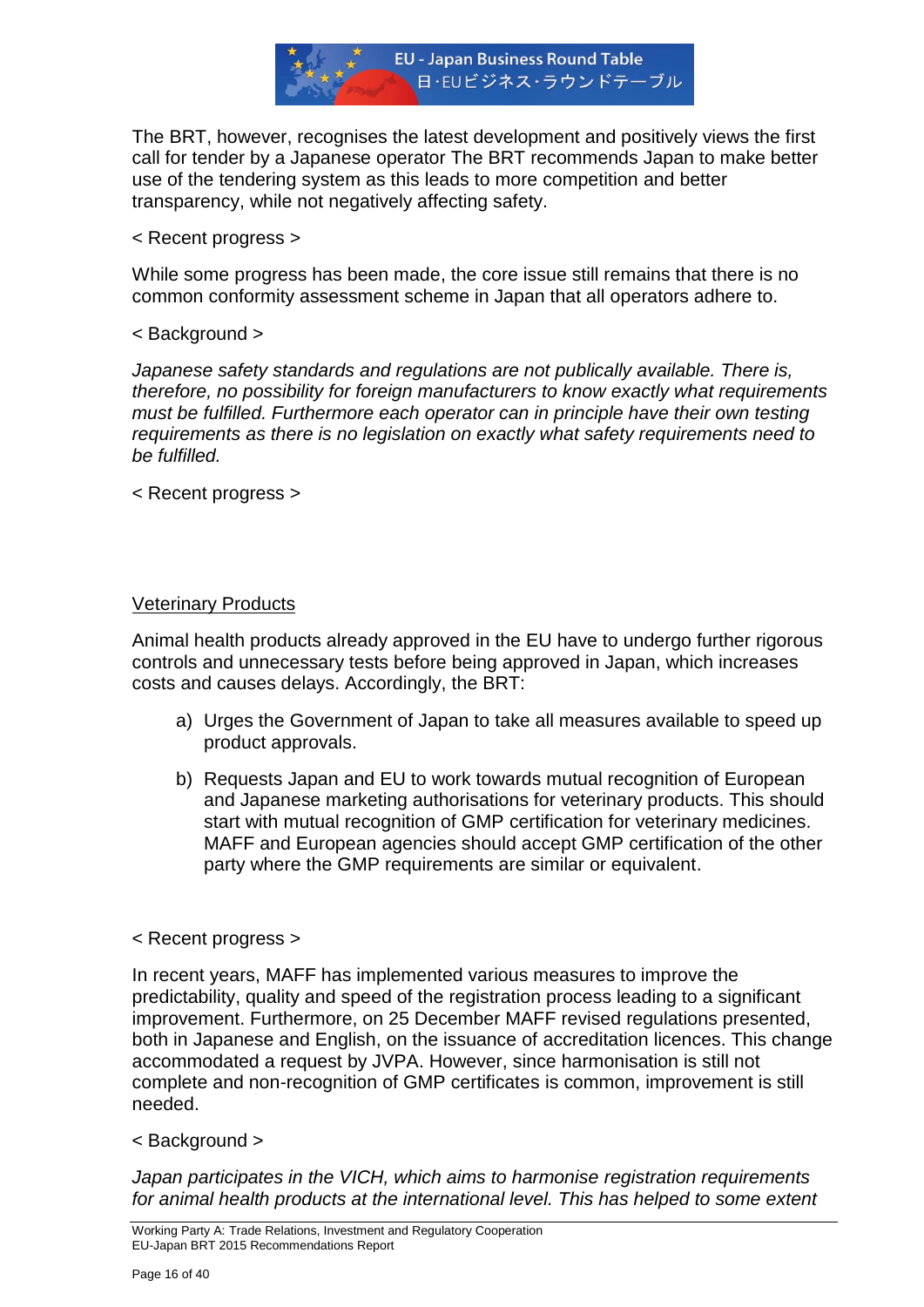

to reduce the registration cost for globally developed products. However, there are *still requirement that are unique to Japan.*

# Processed Food

For processed food, the combination of differences between EU and Japanese standards and technical requirements as well as cumbersome border procedures results in high costs for EU exporters. High conformity costs are incurred because Japanese authorities do not accept evaluations made by the EU or international bodies, and the FSC is constantly asking for tests to be carried out in Japan. The market potential for European exporters would be greatly enhanced by:

- a) Substantially increasing the list of permitted additives and enzymes, in addition to speeding up and fundamentally revising the approval process
- b) Introducing mutual recognition of conformity assessment procedures to eliminate the duplicate costs of evaluations.
- c) Introduce deadlines for all parts of the application process. While there are guidelines on timelines these only cover part of the application process. Accordingly, it is difficult for an applicant to know how long the application will take.
- < Recent progress >

There has been no concrete progress, although the issue is under discussion in the EU-Japan FTA/EPA negotiations. We note that the progress report of 2014 mentions that the GOJ is considering setting "a standard time frame" for approval procedure upon establishment of the Food Additive Design Consultation Center. We are very much looking forward to know more about this.

## < Background >

*The limited number of permitted food additives in Japan and unaligned standards between the EU and Japan increases costs and prevent EU exporters from utilising scale effects.*

#### LED lamps and luminaries

Lack of harmonisation of international electrical safety standards, such as IEC, and Japanese standards and technical requirements, such as PSE/JIS/JET results in high costs and effectively prohibits entry to the Japanese market for EU companies.

 The current standard for LED luminaries issued by the Japanese ministry (i.e. METI) is not compatible with standards used by manufacturers of other countries

The BRT requests Japan without delay to harmonise with international standards and safety/technical requirements in order for Japan to avoid being left behind in the global market. The market for LED lamps and luminaries is rapidly expanding and these products are expected to play an important role in saving energy on a global basis.

< Recent progress >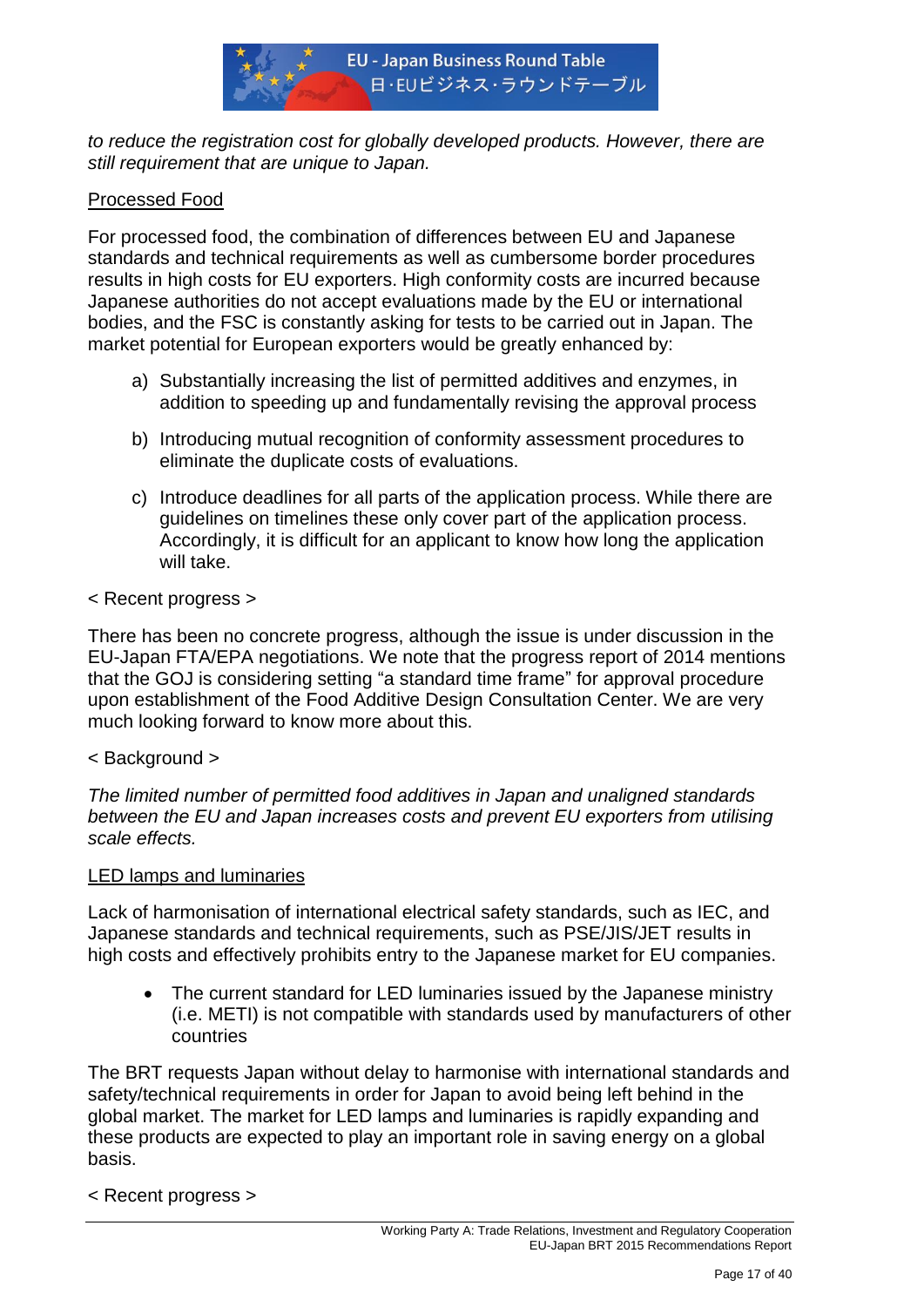

While the Japanese Government has agreed to harmonise JIS with IEC, the authorities have also said that this will take more than five years. Needless to say this is not acceptable. Japan has issued a list of products where IEC test report can be used ("appendix 12"). This list does not include LED lamps and some LED luminaries.

#### < Background >

*Japan has its own standards and technical requirements, such as PSE and JIS, and delays in setting standards such as J-deviation increases costs and prohibits EU companies and exporters from entering the Japanese market. In addition, lack of harmonisation of standards of remote control prohibits EU companies from entering the Japanese market.*

#### Labelling rules

The Government of Japan should issue clarifying orders to provide retailers with flexible alternatives for providing Japanese consumers with globally sourced products while taking full responsibility for the quality and safety of the products. A simple example of an inflexible labelling rule that has substantial labelling cost implications for European companies is that the dimensions of furniture must be expressed in millimetres and not centimetres, although use of the latter is common practice in other countries using the metric system. There are also examples where the information required on the labels is too technical for the consumer to understand.

< Recent progress >

This issue was brought up in the Regulatory Reform Council where both representatives for European companies as well as domestic companies argued for a revision of the Household Labelling Law. The CAA is said to be working on a revision, but has so far not presented anything concrete. This issue was not touched upon in the GoJ progress report of April 2013. In parallel to this, Japan has announced that it will align its regulation on washing instruction with the ISO standards.

## < Background >

*The Household Product Quality Law and accompanying voluntary labelling guidelines, "hyojikitei", prescribe in extreme detail how household products should be labelled when sold in Japan.*

# **WP-A / # 07\*\* / E to J Automobiles**

The Government of Japan should put kei cars and other motor vehicles on the same fiscal and regulatory footing.

< Recent progress >

The change in the taxation of kei-cars from FY2015 is a welcome first step towards reducing the discrepancy in the burden of taxation on compact cars and kei carsbut it does not go far enough. In the FTA negotiations, the GOJ should commit to further fiscal and regulatory changes so that European compact cars can compete on equal terms with kei-cars in the Japanese market.

Working Party A: Trade Relations, Investment and Regulatory Cooperation EU-Japan BRT 2015 Recommendations Report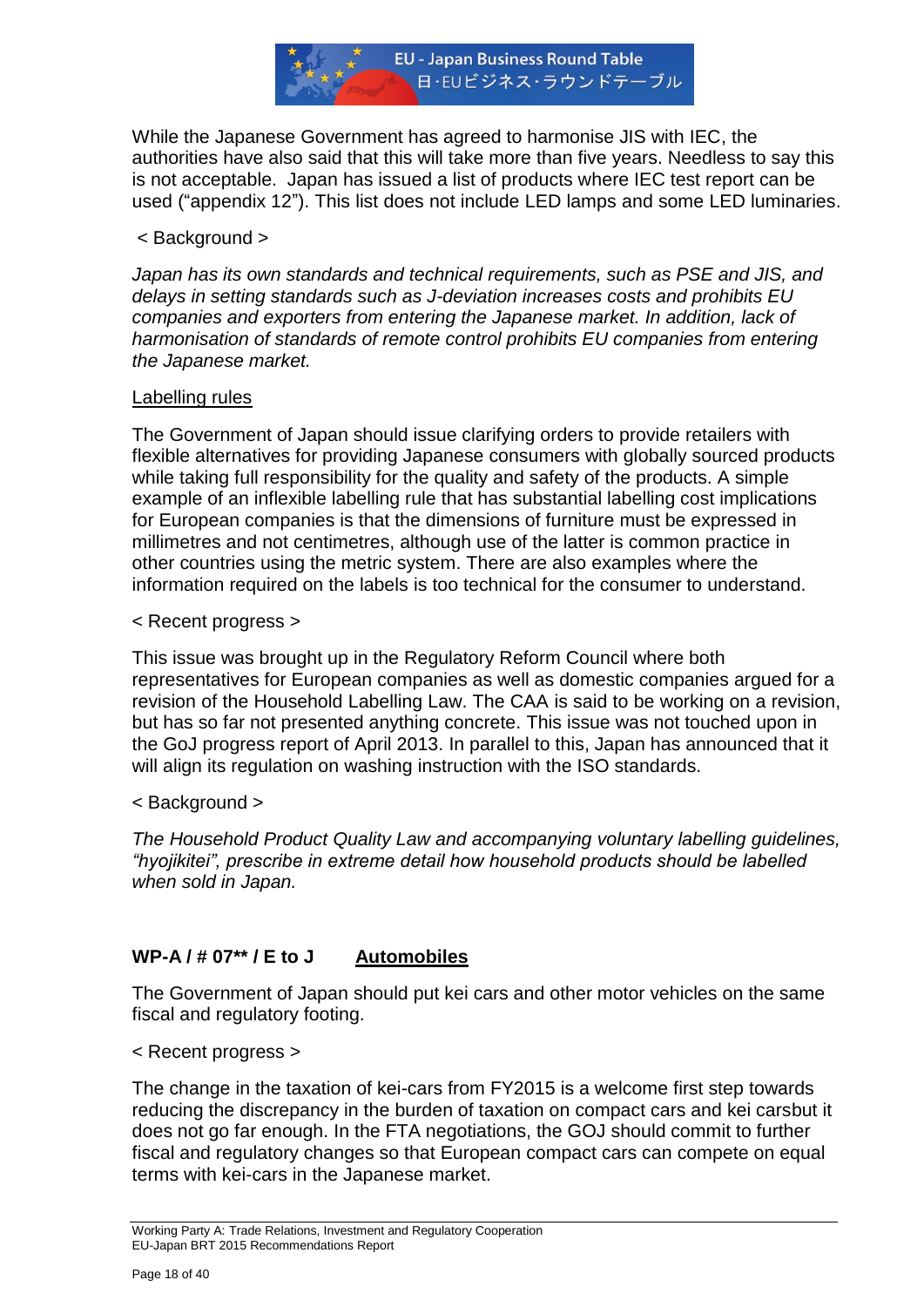

# < Background >

*"Kei" or mini-cars are those vehicles legally restricted to a maximum length of 3.4m, a width of 1.48m, a height of 2m, and to an engine displacement of 660cc and below. Kei cars benefit from lower automobile related taxes, automobile liability insurance and motorway tolls and are subject to less stringent overnight garaging requirements. The continued existence of the privileges enjoyed by kei cars is an anachronism which distorts the competition with compact and subcompact cars, which do not enjoy the same prerogatives, even though their performance and specifications are similar*

# **WP-A / # 08\*\* / E to J Fuel Cell Vehicles**

Pending agreement and implementation of Phase II of the UN Regulation for HFCV"s concerning the material requirements for hydrogen storage systems, the Japanese and EU Authorities should introduce flexible arrangements to allow manufacturers/importers to demonstrate that HFCV"s meet each other"s requirements and approval procedures

# < Background >

Phase I of the UN Regulation for HFCV"s is expected to go into force in the summer of 2015. Both the EU and Japan intend to implement this regulation. But even when Japan has implemented Phase I, HFCV tanks imported into Japan would still need to meet Japanese unique national requirements concerning metal materials. Whereas the EU uses a performance-based approach to approve hydrogen compatible materials, Japan's approach is more prescriptive, in effect limiting the choice of materials to very few specific types of stainless steel and aluminium.

# **WP-A / # 09\*\* / E to J Ensuring free and open competition in services**

The BRT urges the Government of Japan to tackle the lack of free and open competition in Japan"s services markets.

On the matter on postal reform, the BRT is disappointed with the decisions taken so far by the Japanese Government. Japan has a duty to abide by its WTO obligations, including the national treatment provision of the GATS. This means establishing equivalent conditions of competition between the Japan Post entities and EU and other private delivery companies, banks, and insurance companies. Specifically:

a. Kampo insurance business should be subject to the same capital, solvency margin, tax and policyholder protection funding requirements as private sector insurers. Limits are needed on expansion of Japan Post"s services, including the introduction of new products as well as caps on postal life insurance, until competitive safeguards have been established to prevent cross-subsidies from its existing dominant position. The BRT is particularly concerned by the recent approval of the new or modified products offered by Japan Post Insurance. It is also imperative that Japan Post remains under the jurisdiction of the FSA. The above requests are well within the realm of the GPA. Similarly, the insurance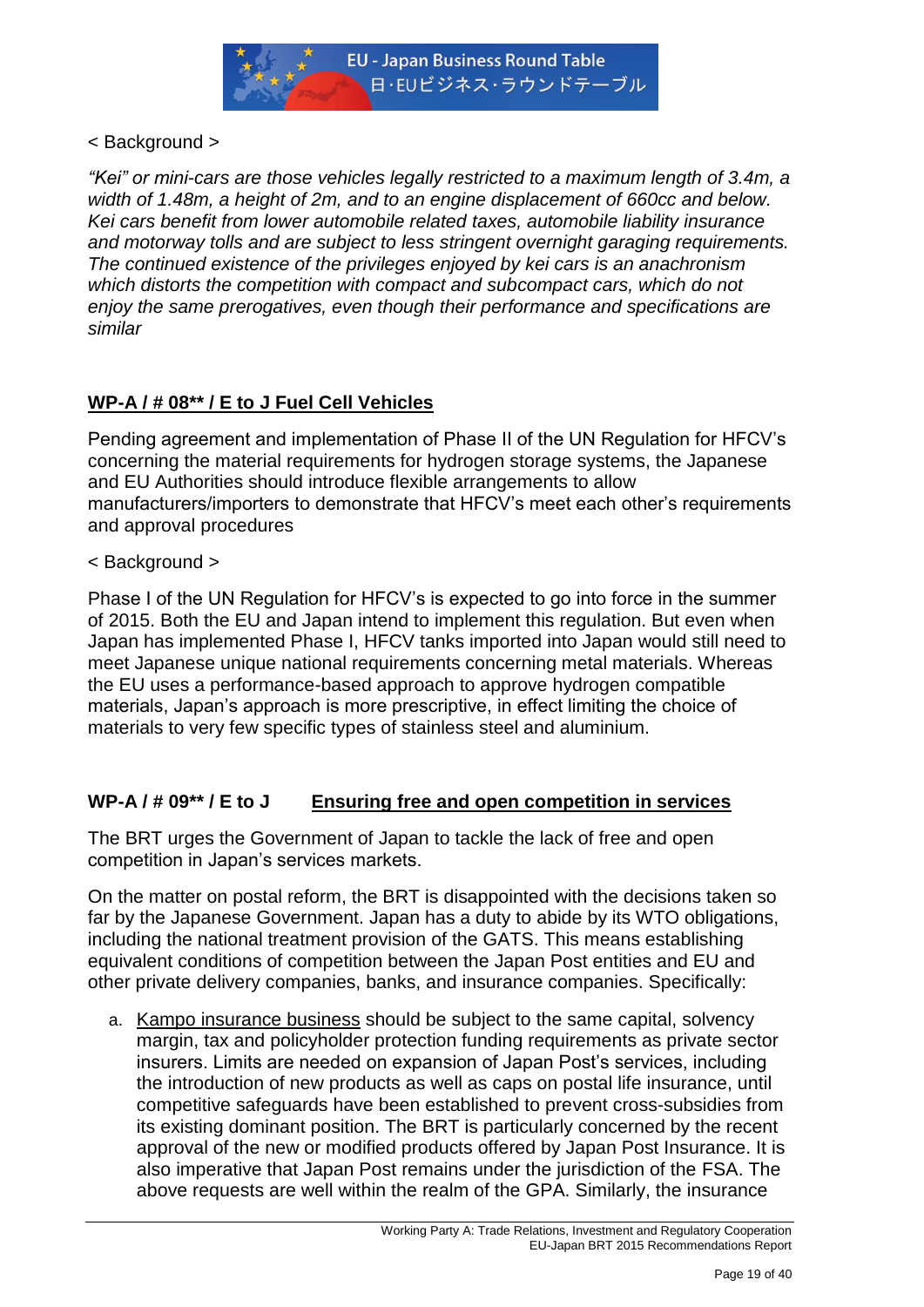

business of cooperative societies (kyosai) should be subject to the same requirements as private sector insurers.

- b. Japan Post and private postal delivery operators should be subject to the same customs procedures and formalities. A level playing field for both Japan Post and private postal operators should be ensured in the requirements for dedicated airway bills, obligatory customs, quarantine and security clearance and the funding of these services, as well as in the issuance of parking tickets for delivery vehicle parking infringements.
- < Recent progress >

While the issue is being discussed in the FTA/EPA negotiations, the WP A is not aware of any concrete improvements. Furthermore, on issues directly related to Japan Post very little change in either direction has been seen during the last year.

< Background >

*Since the Big Bang in the late 1990"s, Tokyo has seen its role diminish in the global arena. This is partially due to the very few changes undertaken since that time. The preferential treatment extended to Japan Post and its subsidiaries still exists, and has unfortunately been expanded without private companies having access to the same benefits.*

# **WP-A / # 10\*\* / E to J Freight and logistics**

1. Further to the WP-A / # 03 / EJ to EJ, the BRT recommends Japan to revise its AEO system to introduce real benefits for operators regardless of whether they are forwarders, customs brokers or importers. Furthermore, the administrative load needs to be lessened for companies to be truly attracted to the AEO status.

The AEO concept should focus more on offering simplifications if the operator meets the agreed criteria for traceability and adheres to the agreed process flow. Examples of this could be:

- Deregulated customs clearance beyond the local customs jurisdiction territories
- Reducing the physical examination of shipments
- Being able to use alternative documentation for showing "direct shipment" under free trade arrangements

< Recent progress >

Japan Customs have announced a plan to deregulate customs clearance beyond the local customs jurisdiction territory by 2017.

Working Party A: Trade Relations, Investment and Regulatory Cooperation EU-Japan BRT 2015 Recommendations Report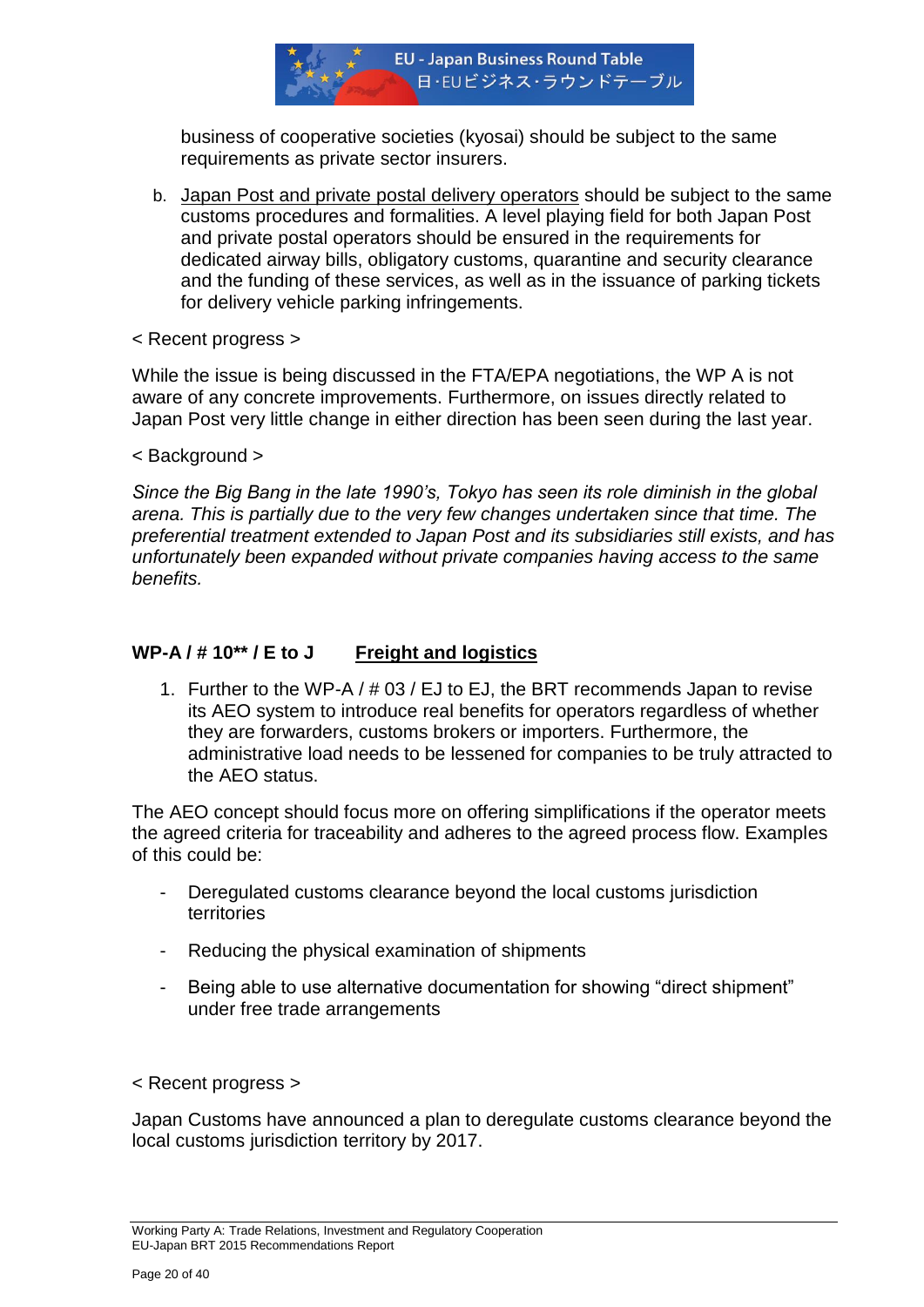

< Background >

*The current system of AEO has unfortunately not led to the simplifications that many operators had hoped for. On the contrary, in many cases the administrative burden has increased.*

**2.** The BRT recommends that Japan introduces a comprehensive system of remote filing and at the same time, strengthens alignment of the various customs areas to avoid discrepancies between the regional customs authorities. This would improve the situation not only for European companies, but also for small- and medium-sized Japanese companies,

A long-term solution could be to consolidate the various jurisdictions. A first step would be to consolidate Tokyo and Yokohama, and Osaka and Kobe.

< Recent progress >

This is a new recommendation.

< Background >

*Currently Japan has nine separate customs area and no real central customs authority. This leads to discrepancies between the treatments of imported goods depending on the port of entry. The different interpretations of customs law in addition to different HS code classification create costs for the importer This also makes it difficult for European logistics companies, which lack multiple regional offices in Japan to expand their regional coverage as licensing is per region, ie. the license given by Tokyo Customs is not valid in Yokohama*.

# **WP-A / # 11\* / E to J Promoting foreign direct investment**

The Government of Japan should create a business environment that will foster investment of foreign firms in the domestic economy. To this end, and in line with the treatment applied to stock swaps involving purely domestic companies, it should consider allowing tax deferrals for capital gains stemming from direct cross-border mergers and re-organisations.

The BRT furthermore would like to point out the disadvantageous rules for Net Operation Loss (NOL). With the upcoming changes, companies in Japan will be able to carry forward 50% (from 2017) of their losses for ten years. This is well behind the NOL in neighbouring countries, countries with which Japan competes for investments. In addition, Japanese rules on inheritance tax makes foreigners liable for inheritance tax covering all global assets from day one of being registered in Japan. While many countries have removed the inheritance tax Japan is moving in the opposite direction.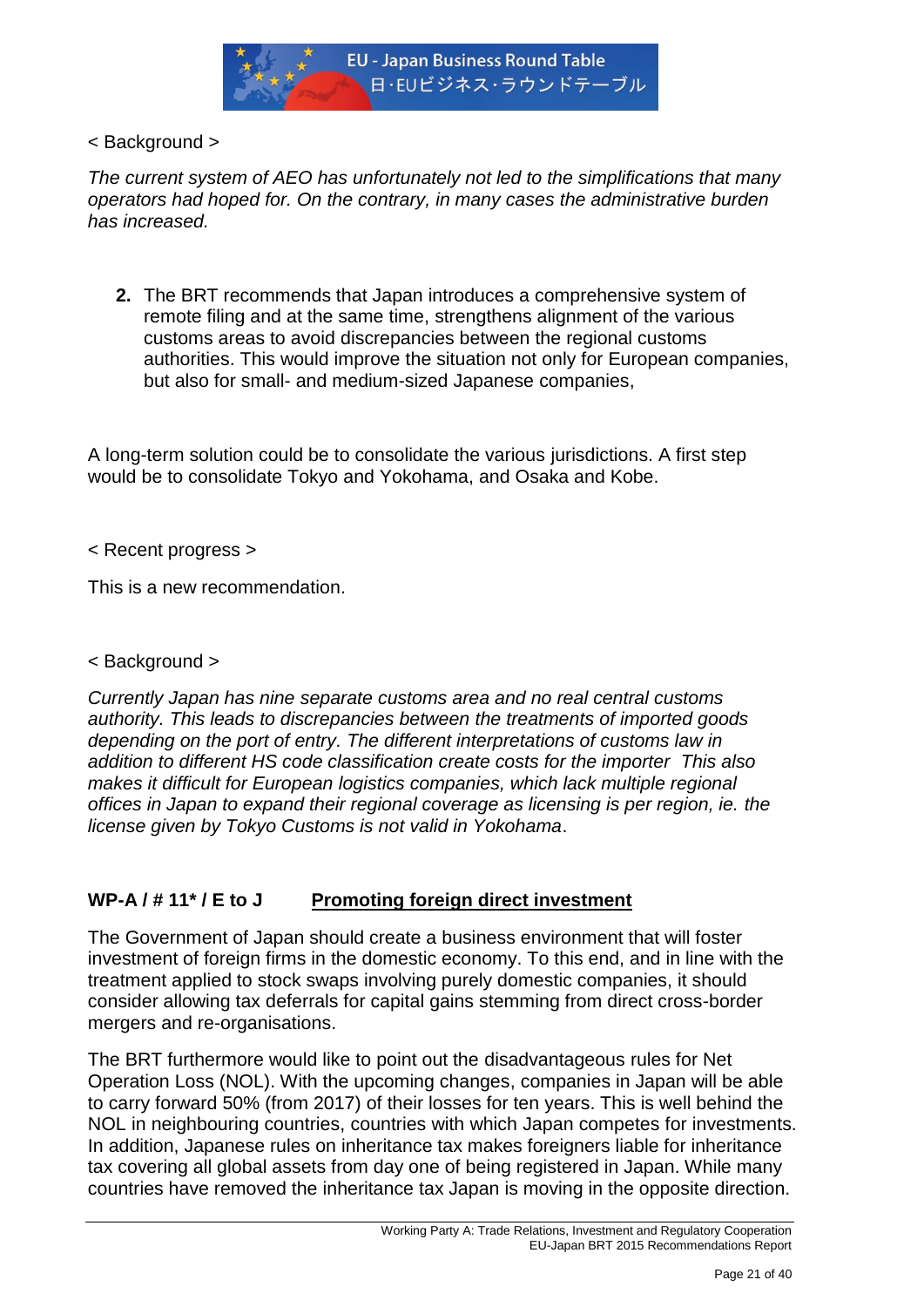

Moreover, while such improvement of the generic investment environment is a precondition, regulatory reform is the best motivator for foreign companies to enter the Japanese market. In the sectors where the formal barriers to foreign investment were removed some time ago, such as automotives and machinery, foreign investment is relatively high. By contrast, two sectors where investments are low are the financial and medical fields. Japan"s regulatory environment in these sectors remains much more difficult than the rest of the world to allow for foreign companies to set up any larger operation than the minimal level needed to serve the existing client base. Mutual recognition of market certifications would be an important first step to improving investments in the medical field. Mutual acceptance of principles governing the financial services industry and the mutual acceptance of the home regulator as the core regulator would go a long way to improving the investment environment in the financial sector.

< Recent progress >

While Japan has established incentive programmes for FDI, they are often limited in scope and application procedures are very inflexible. There are also some indications that Japan is contemplating shorting the period.

< Background >

*Despite its position as the world"s second largest economy, Japan"s level of inward FDI as a proportion of GDP remains one of the lowest among all OECD countries. Even with the reorganisation of JETRO and the efforts starting with former Prime Minister Koizumi to increase FDI to Japan, only very small improvements have been seen. According to UNCTAD in 2012 inward stocks was only 3.5 % of GDP.*

# **WP-A / # 12\*\* / E to J Procurement**

< General Recommendations >

The Government of Japan should increase its efforts to facilitate better access to the procurement market in Japan. This could be achieved by lowering the threshold for public tenders and better defining or removing the "operational safety clause" within the transport sector. Japan should also include more cities in the GPA as currently only nineteen cities are included.

Japan should, furthermore, make more information available in English. The BRT is aware of the recent initiatives by JETRO, but the complete information is rarely available in English. In addition the BRT requests the use of English when submitting tender proposals to be allowed or at least partially allowed, especially for the technical specifications.

In addition the BRT asks that Japan streamlines the requirements on pre-registration and also recognises overseas experience and qualifications when setting up requirements for the bidders.

< Specific Recommendations >

Working Party A: Trade Relations, Investment and Regulatory Cooperation EU-Japan BRT 2015 Recommendations Report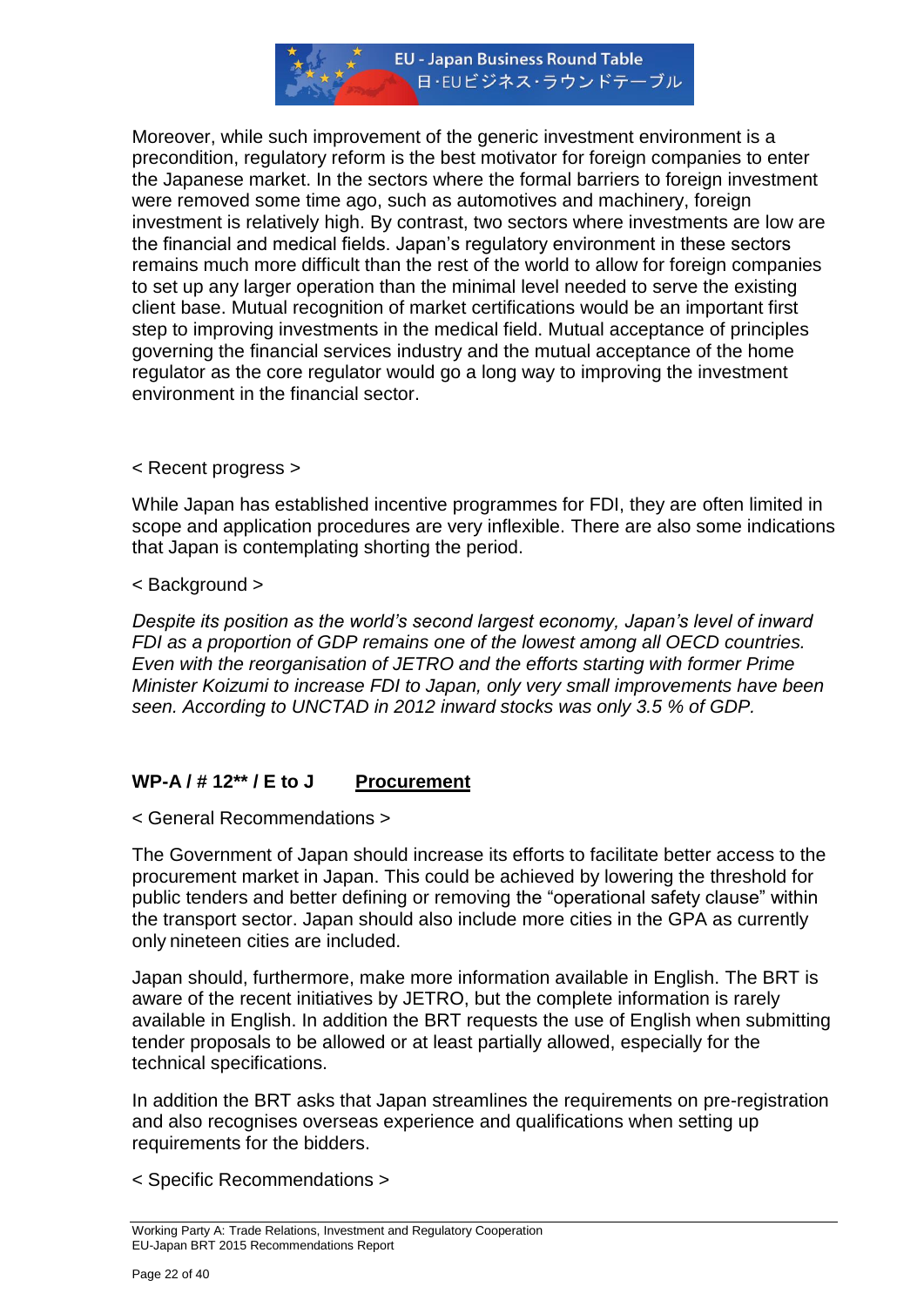

- In the bidding process in public tenders for helicopters>
- a. More balanced competition should be ensured by comprehensive evaluation systems that also take aircraft performance into account.
- b. Single year budget procurement constraints should be relaxed.
- Procurement of integrated systems of space ground equipment should be encouraged.
- The share of open tendering as a means for procurement by the Japanese utilities should be increased substantially.
- Making certain that the recent changes to the Operation Safety Clause indeed leads to more open calls for tenders in accordance with the WTO agreement on government procurement.

#### < Recent progress >

The BRT has seen some changes in particular for the three JR Honshu companies and is therefore looking forward to see what the changes in the OSC will bring.

#### < Background >

**.** 

*Studies have shown that over 80% of the total procurement market in Japan is not covered by the GPA.<sup>1</sup> Currently some sectors are exempted from the threshold of 5 million SDR. Some changes have been seen, such as the establishment of a national data base on calls for tenders, and the first ever open call for tender in the railway sector. However, significant improvements are required to bring Japanese procurement closer to the levels of the EU.*

<sup>1</sup> Copenhagen Economics, *"Assessment of barriers to trade and investment between the EU and Japan"*, 2009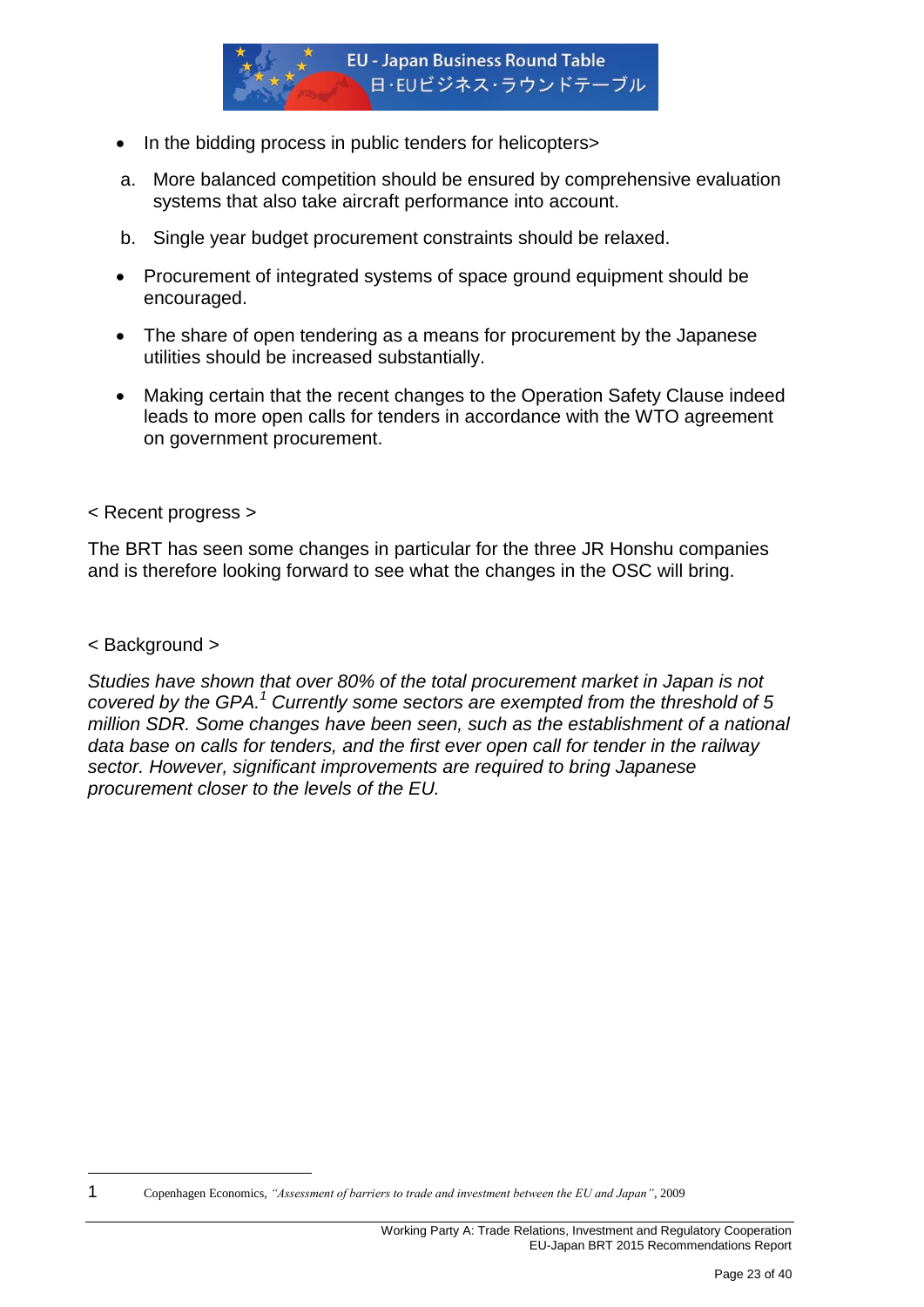

# **Recommendations from Japanese industry to the EU**

# **WP-A / # 13\*\* / J to E Europe 2020 strategy**

The BRT expresses its continued support for Europe 2020 strategy.

The BRT believes that the Europe 2020 strategy has made policy makers focus on the issues that are essential for the EU and the Member States. In addition, the European Semesters have made the economic and fiscal policies of the Member States increasingly coherent. If continued, the EU and its Member States should be able to realise important gains in a medium term.

In order to achieve smart, sustainable and inclusive growth, the BRT believes that further and continuous improvement of the Single Market is the most important and relevant areas to be addressed. The Single Market, in other words, is the most valuable source of the smart, sustainable and inclusive growth of the EU.

The BRT would like to emphasise the importance of the following priorities for the single market that will lead to the smart, sustainable and inclusive growth of the EU.

- Further improvement and realisation of the true single market of chemical materials
- Business environment
- **Taxation**
- Intellectual property rights
- Consumer empowerment
- **Services**
- **Networks**
- The digital single market

In improving the Single Market, the EU and its Member States should not only aim at the harmonisation of national rules at the EU level. They should also aim at better regulation by eliminating duplicative legislative framework and at the liberalisation and deregulation.

As to the type of instruments appropriate to use to achieve smart, sustainable and inclusive growth, the BRT has observed that policy coordination at the EU level seems to work better in recent years than before the crisis. The EU should seek an optimal mix of such an approach and harmonisation through Directives/Regulations. The BRT would like to emphasise, however, that the EU should make a policy through Regulations in the areas in which the uniform application of policy throughout the EU is crucial.

As it is estimated that in the next 10-15 years, 90% of the world"s growth will come from outside the EU, the BRT would like to emphasise that an internationally open European Single Market is essential for the smart, sustainable and inclusive growth of the EU.

Working Party A: Trade Relations, Investment and Regulatory Cooperation EU-Japan BRT 2015 Recommendations Report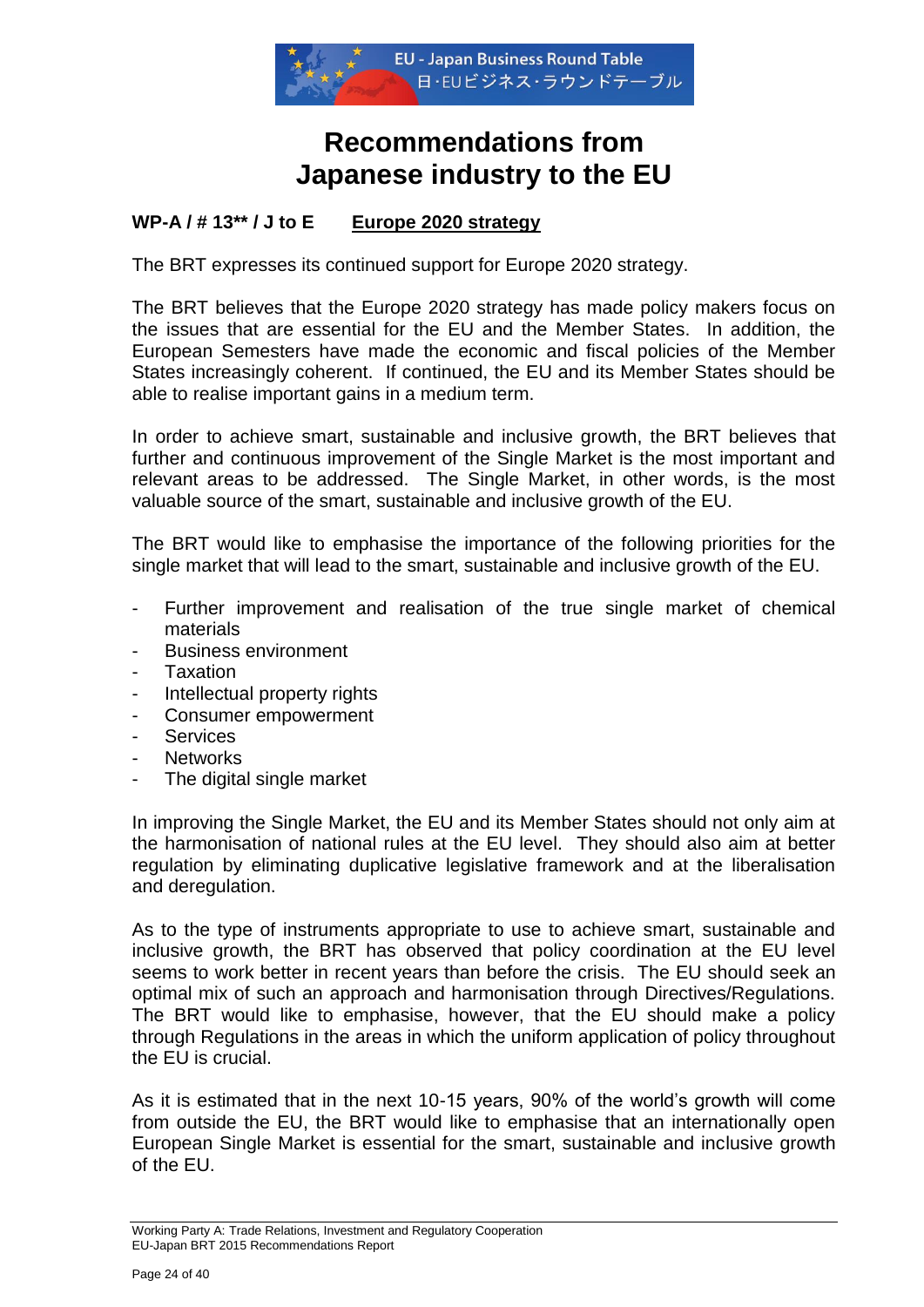

The BRT supports the deepening of EU-Japan trade relations through an ambitious FTA/EPA and fair market access that will contribute substantially to industrial growth and job creation.

The strength of the European economy is, furthermore, built on a set of values that will lead to a sustainable economic development. Corporate social responsibility is a pivotal contributor to the EU"s objectives of sustainable development and highly competitive social market economy. Considering the relationship with Japan, for example, the BRT believes that fostering responsible business should be at the heart of the EU-Japan economic and political partnership.

#### *< Recent Progress >*

*The European Commission is carrying out the mid-term review of the Europe 2020 strategy.*

*< Background >*

*The Commission proposed in 2010 the Europe 2020 strategy. It was launched as the EU"s strategy for smart, sustainable and inclusive growth. Its aim was to improve the EU's competitiveness while maintaining its social market economy model and improving significantly its resource efficiency.*

*The European Commission carried out a public consultation in 2014 to gather the views of all stakeholders to help it develop the strategy for the 2015-2020 period.*

# **WP-A / # 14\*\* / J to E Revision of high customs tariffs on audio-visual products and passenger cars**

The authorities of the EU should immediately eliminate high customs tariffs, for example, 14% for audio-visual products and 10% for passenger cars. In the absence of a progress in global trade negotiations, such reduction should be realised through bilateral negotiations, notably, through an EPA/FTA between the EU and Japan.

*< Recent Progress >*

*A progress has been seen for this recommendation because the EU-Japan bilateral negotiations on an EPA/FTA are underway.*

*< Background >*

*The EU is protecting some sectors of its industries by maintaining high customs tariffs even though these industries are at the forefront of international competition and need stimuli for competition rather than protection. Such protection will not help enhance international competitiveness of those sectors. Furthermore, it is only their users and consumers in the EU who unfortunately have to pay the resulting higher prices.*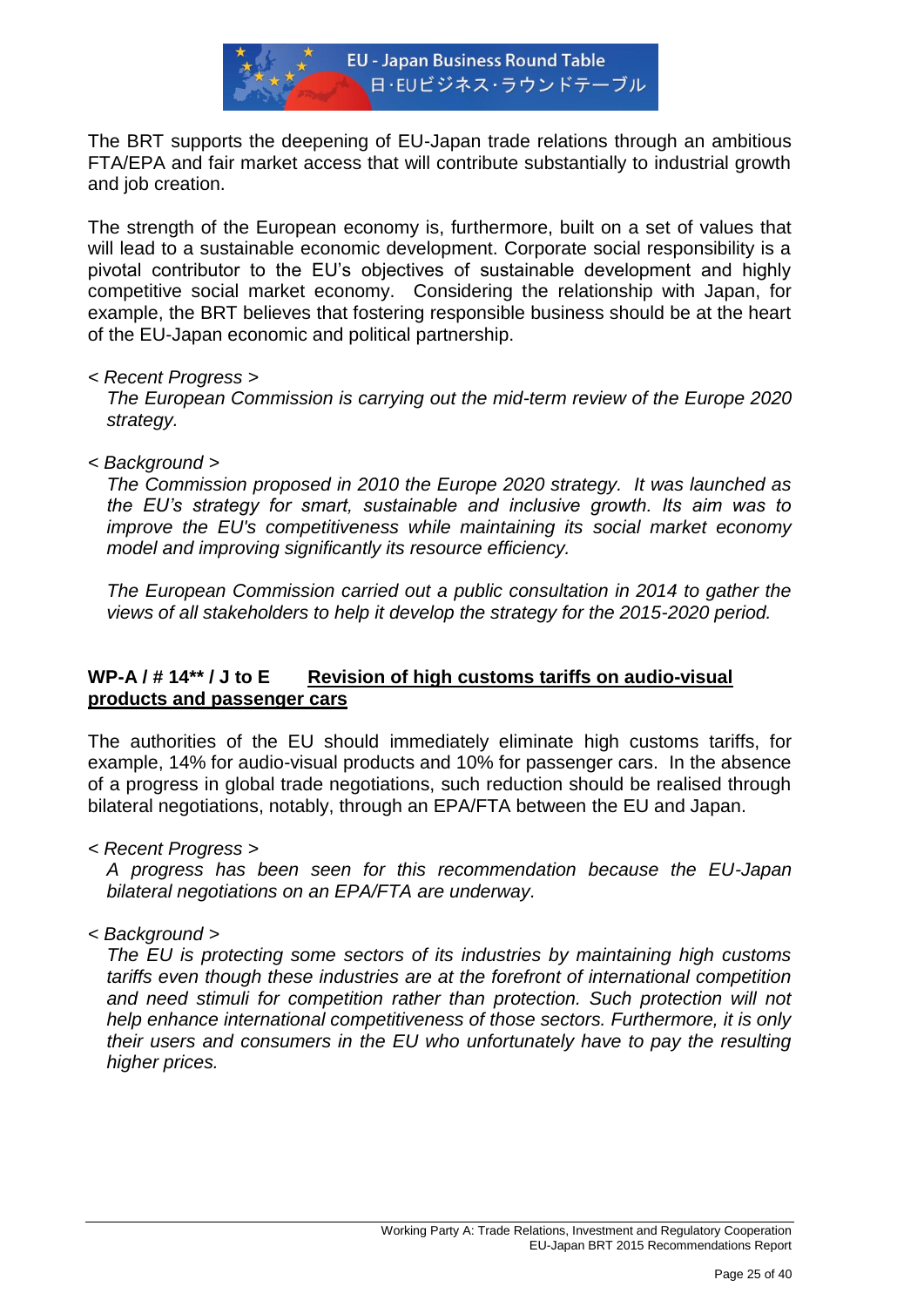

# **WP-A / # 15\*\* / J to E Chemical Regulations**

# **15.1 REACH**

- 1. Concerning REACH, the BRT recommends as follows:
	- $\checkmark$  The BRT asks the authorities of the EU to proceed swiftly against the Member States which do not follow the interpretation of Article as stipulated in the Guidance document so that actors in the supply chain can avoid the fragmented compliance requirement in the EU market.
- *< Recent Progress >*

*Some progress has been seen for the recommendation on the interpretation of the Article. The issue of phthalates has been resolved by the withdrawal of ban in the Member State.* 

*< Background >*

*REACH, though it is a Regulation, has not realised a single market in the EU because its interpretation is diverse. The authorities of the EU should realise a single market through the clarification of interpretation that is accepted throughout the EU.* 

*The interpretation of "Article" applied to 0.1% threshold for SVHC (Substance of Very High Concern) is still disharmonized among EU member states. The Guidance on Requirements for Substances in Articles in REACH regulation states that the 0.1% threshold should apply to an article as a whole produced or imported. Five Member States and Norway, however, insist that the threshold should apply to the parts of complex articles based on the "Once an article – always an article" concept.* 

In Denmark, phthalates for indoor use was banned in its national law published in its official journal on 30 November 2012. Its implementation has been postponed for two years. In addition, although Denmark had proposed its EU-wide ban by submitting dossiers in accordance with Annex XV of REACH, the proposal was rejected by committees of the ECHA in June and December 2012. Denmark subsequently has withdrawn the ban. Harmonisation at the EU level will restart.

- 2. The Authorities of the EU should prepare a practical guidance to facilitate the implementation of REACH. In particular:
	- The number of SVHC increases steadily. The ECHA started a new website on PACT-RMOA and publishes the result of the assessment of SVHC as carried out, which is an improvement though SMEs might still find difficult to digest. The authorities of the EU should further improve the care for SMEs.
	- $\checkmark$  Although PACT-RMOA has increased the transparency of the identification of SVHC, the process of contributions by industries should be further developed.
	- $\checkmark$  The BRT requests that the authorities of the EU should issue a clarification on the obligation of ORs under the Article 8 of REACH and its implication under the EU competition law.
	- $\checkmark$  The disseminated dossier information that is purchased from Lead Registrant in ECHA home page for HSE (health safety and environment) purposes (such as GPS - Global Product Strategy - and SDS - Safety Date Sheet) should be made accessible for free and made available worldwide.

Working Party A: Trade Relations, Investment and Regulatory Cooperation EU-Japan BRT 2015 Recommendations Report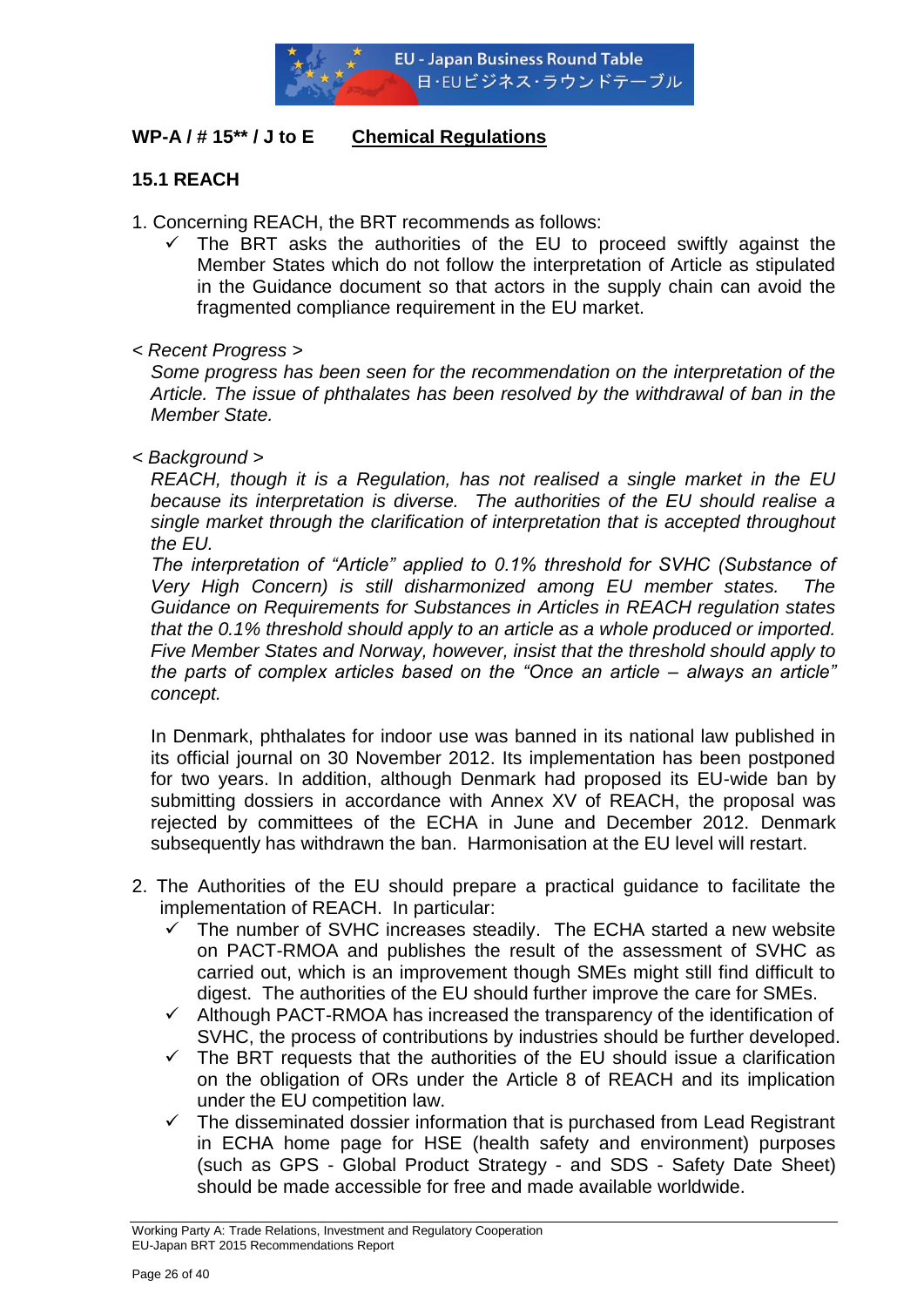

 $\checkmark$  In the evaluation of a substance allocated to a Member State in the framework of CoRAP - Community Rolling Action Plan, a private business is often requested to provide information on the substance which it holds. However, it is sometimes requested at a short notice and/or a not-wellorganised manner, which is not effective. The authorities of the EU should publish the best practice for the Member States so that private businesses can help them more efficiently and effectively.

#### *< Recent Progress >*

*Progress has been seen for the recommendation on SVHC by the introduction of PACT-RMOA.* 

#### *< Background >*

*REACH includes requirements that are practically very difficult to implement for businesses.* 

*Concerning the obligation of ORs, the Article 8 of REACH states that the OR "shall keep available and up-to-date information on quantities imported and customers sold to, as well as information on the supply of the latest update of the safety data*  sheet'. However, in practice, there is a risk of infringing the EU completion law if *OR collects customer-of-customers-information, such as customer names and imported volumes, especially from indirect supply routes, because under the EU competition law such supply chain information (i.e. market information) may be considered critical and sensitive. In addition, it remains unclear whether or not the competent authorities of each Member State will accept the use of a third-party trustee in the collection of such information in order to avoid possible infringement of the EU competition law. The reason is that Article 8 only relates to OR and there is no other indication in REACH that such OR obligation could be outsourced to a third party. The authorities in Germany appear to interpret that the use of a third-party trustee is not allowed. Furthermore, the use of the service of a trustee requires a significant additional cost. As the EU manufactures do not have to collect information on the quantity of imports, this only affects ORs – i.e. non-EU manufactures, which creates unfair market conditions.* 

- 3. The BRT recommends that the authorities of the EU should summarise and publish issues and concerns coming out of the latest registration – such as difficulty to identify Lead Registrants and no transparency of the cost for LoA (Letter of Access), and their solutions in time for the following joint submission. The authorities of the EU should, instead of relying upon agreement among the participants of SIEF, actively monitor and, if necessary, initiate corrective measures in order to realise transparency of the cost for LoA and the equity in cost sharing.
- *< Recent Progress >*

*Some limited progress has been made due to the introduction of data sharing dispute mechanism but more active involvement of the authorities of the EU is desirable.* 

*< Background >*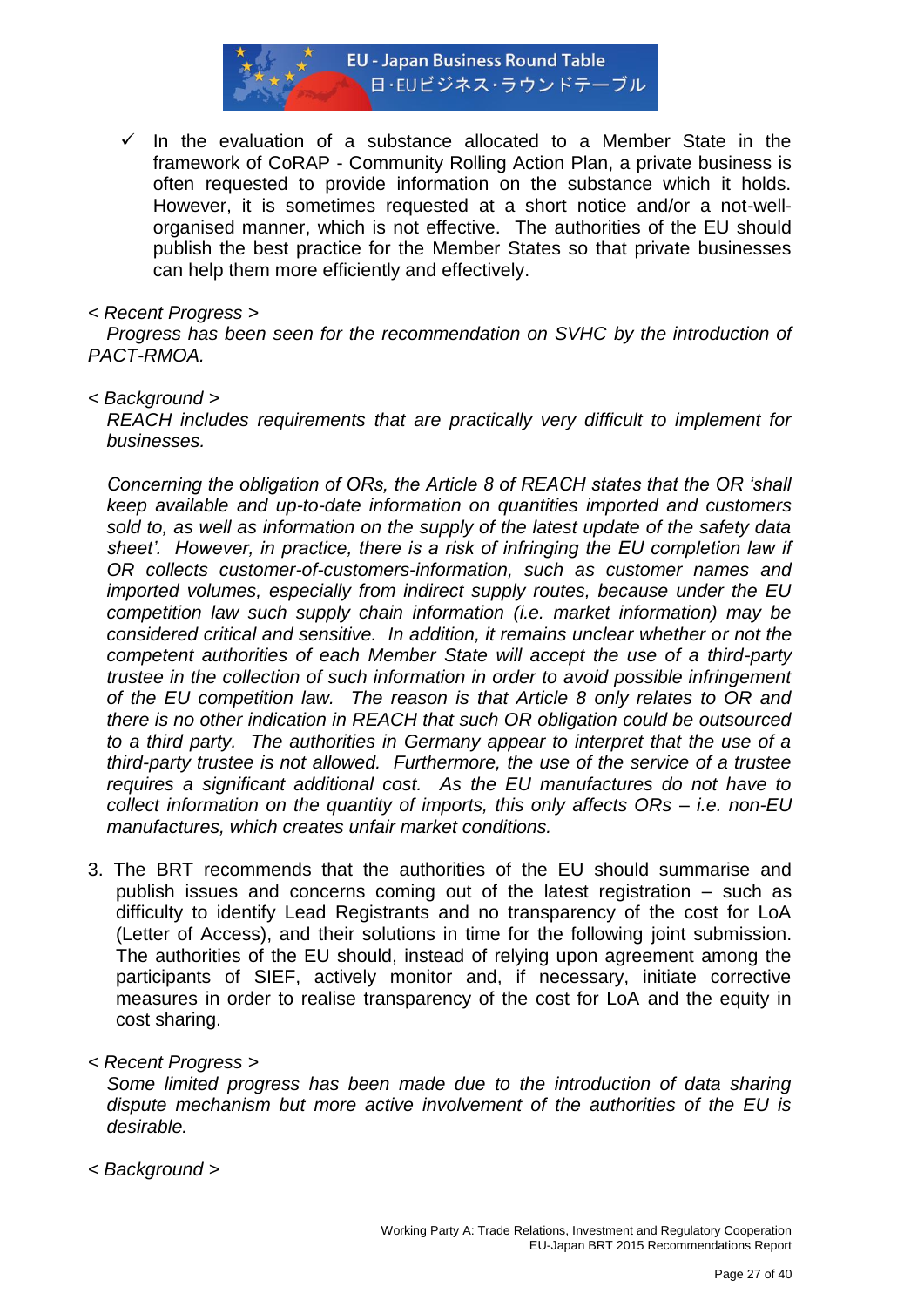

*New challenges are already foreseen in the SIEF operation as the result of 2013 registration deadline, and a further 2018 deadline, namely, less data available, inexperienced Lead Registrants, mostly SMEs in the supply chain, and heavy financial burden. The BRT is concerned that the SIEF activities will stagnate due to such concerns.*

*The ECHA"s testing proposals and evaluation of registered dossiers, and the Member States" evaluation of substances would result in renegotiation of cost sharing in a SIEF. LoA revenue from latter registrants would have to be distributed amount former registrants. To realise transparent and equitable cost sharing, the authorities of the EU would have to monitor and intervene more actively.*

# **15.2 Appropriate approach to Endocrine disruptor**

The BRT requests that the authorities of the EU should regulate endocrine disruptors not by using the categorisation like CMR (carcinogenic, mutagenic or reprotoxic), but by using the risk assessment based on sound science because endocrine disruption is not the endpoint of toxicity. The hazard assessment should be conducted by identifying adverse effect based on the endocrine mode of action defined by the WHO, and characterising with taking into account of potency, lead toxicity, severity and irreversibility.

*< Recent Progress >*

*Some progress has been made as the result of ongoing discussion including public consultation.* 

*< Background >*

*Currently, the authorities of the EU are reviewing the current legislations such as REACH, PPPR (Plant Protection Products regulation) and BPR (Biocidal Products Regulation), and they are contemplating a policy measure.*

## **15.3 RoHS**

*The BRT recommends that the identification and assessment of substances for RoHS inclusion should be done based on a robust and consistent methodology by taking account of the most appropriate risk management option. Going forward, the principles of "REACH and Directive 2011/65/EU (RoHS) - A Common Understanding should be duly applied and implemented to avoid overlap in regulation.*

*The BRT requests that all new regulatory initiatives should provide the necessary level of legal certainty, transparency and predictability to allow for timely implementation with regard to restriction, substitution and exemption requests.*

*< Recent Progress > Some progress has been made.* 

*Upon the European Commission's initiative, a working group has been established to develop guidance on the methodology for the identification and assessment of*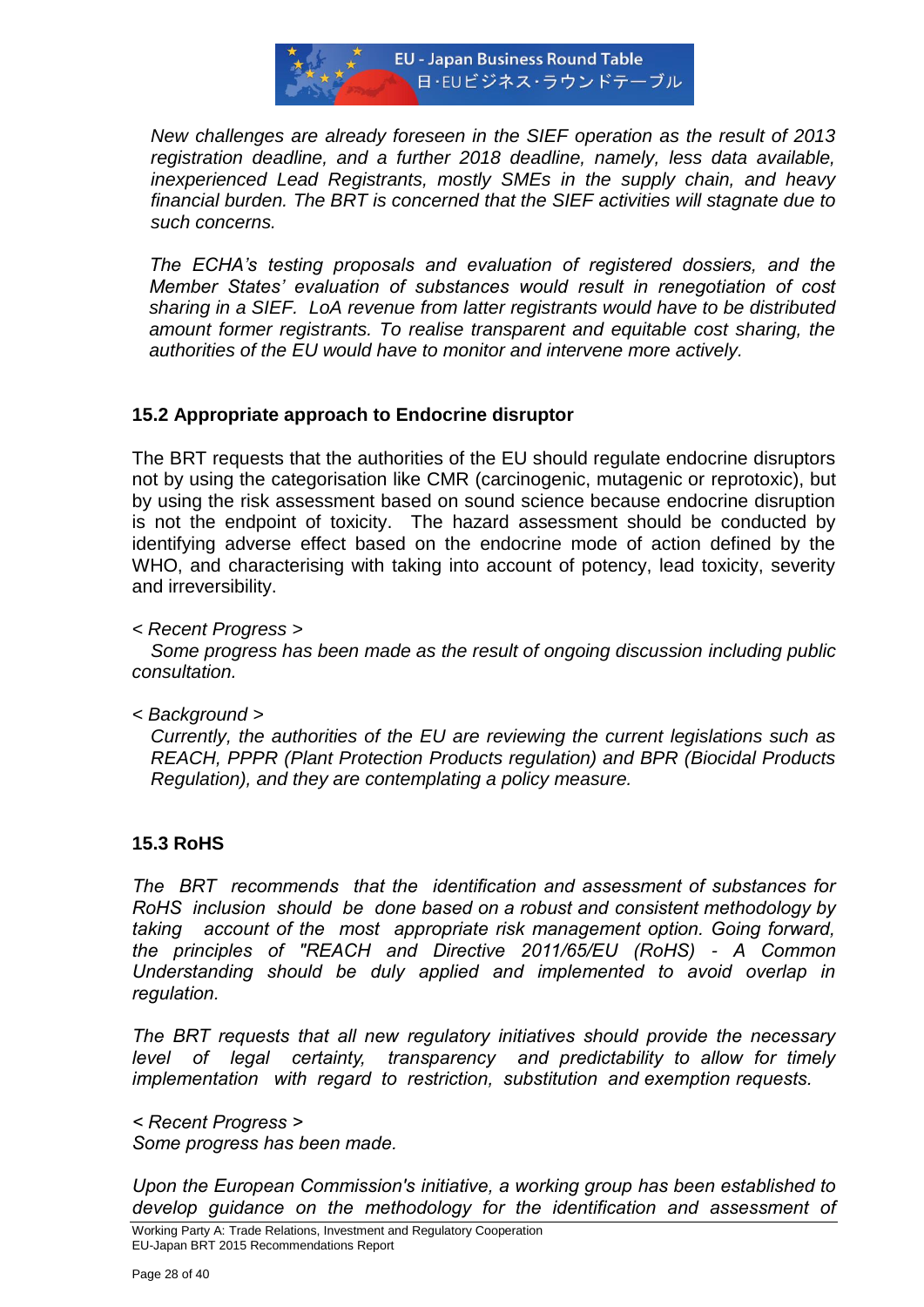

*substances for inclusion in the list of restricted substances.*

*A Common Understanding paper has also been issued by the European Commission which sets out scenarios on how to manage future regulatory action on the same chemical substances under REACH and RoHS.*

*< Background >*

*To identify and assess substances for potential inclusion in the list of restricted substances under RoHS, the Commission has been working on a methodology. The methodology should be further fine-tuned to provide clarity on the process and criteria for substance review, offering a robust and consistent approach for all future evaluations. The assessment of a substance does not necessarily lead to a recommendation for inclusion in the list of restricted substances under RoHS as also other risk management options may be considered.*

*Both REACH and RoHS regulate the use of chemical substances. The processes of authorisation, restriction and exemptions partially overlap between the two regulations, adding to the complexity and burden for industry. The Common Understanding specifies how these processes should be managed in the most efficient and effective way while safeguarding the protection of human health and the environment.*

# **15.4 CLP Regulation**

- $\checkmark$  The BRT requests that, to alleviate burden on exporters, the authorities of the EU should accept GHS classification and labelling at the custom clearances.
- $\checkmark$  The BRT requests, in addition, that the authorities of the EU should take GHS into consideration from ATP (Adaptation to Technical Progress) stage.
- *< Recent Progress >*

*Some progress albeit very limited and unsatisfactory for businesses has been seen for the recommendation.* 

*< Background >*

*CLP Regulation (Regulation (EC) No 1272/2008 on classification, labelling and packaging of substances and mixtures) affects not only the EU manufactures and importers but also exporters outside the EU. While CLP is comparable to UN GHS, CLP does not take some of GHS classification but introduces the EU"s own classification. As a consequence, the exporters to EU are forced to be compliant with both GHS and CLP.* 

# **15.5. Nanomaterial**

1. Definition

The BRT requests that the authorities of the EU should implement the prospective policy tools on nanomaterials by taking into consideration the degree of exposure of nanomaterials released from a product.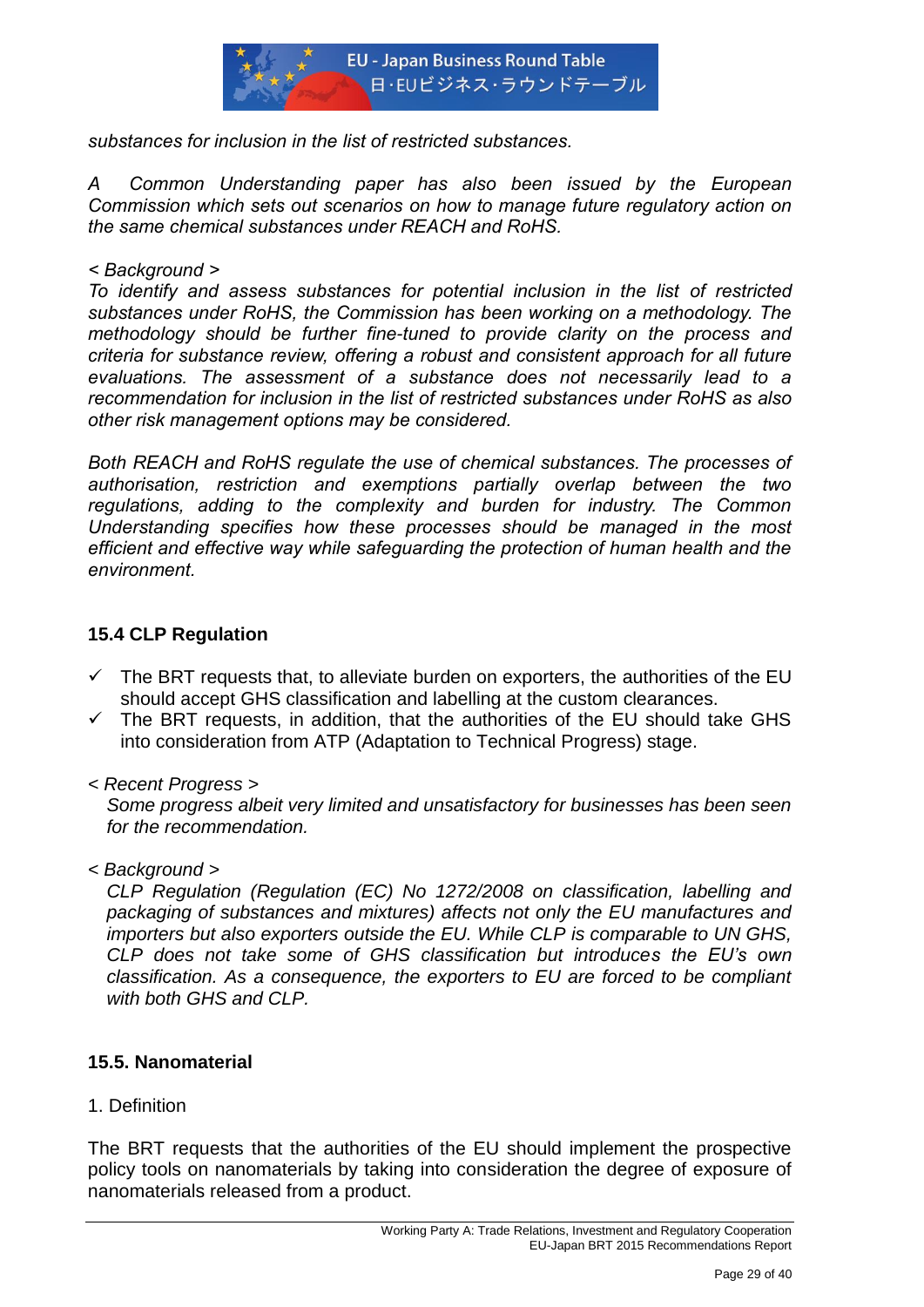

2. Reporting scheme

The BRT requests that the authorities of the EU should take an initiative and establish a harmonized reporting system at the EU level.

#### 3. Standardization of measurement method

The BRT requests that the authorities of the EU should standardise a practical measurement method of nanomaterials. Such a measurement method should be simple and internationally harmonised.

*< Recent Progress > Some progress has been made:*

*As to the reporting scheme, the European Commission has carried out public consultation.*

*As to the reporting scheme, some Member States, such as France, Belgium and Denmark, have introduced their own regulation. A unified reporting scheme is even more critical for industry.*

*As to measurement method, although the Joint Research Centre issued a report in 2012 titled "Requirements on measurements for the implementation of the European Commission definition of the term "nanomaterial", there remain the issues of practicality and cost. .* 

*< Background >*

*The European Commission Recommendation on the definition of nanomaterial (2011/696/EU) was published on 18 October, 2011.* 

*Several EU Member States plan to enact their own nanomaterial reporting schemes at a national level. It would oblige their manufacturers and importers make multiple reporting in different formats, which would not only be inefficient but also create confusion in their supply chains.* 

*Different measurement methods are used in the measurement of nanomaterials to meet regulatory requirements such as notification. As a result, there is a risk that the results of measurement by different actors are not comparable.* 

## **15.6. Biocide Product Regulation**

The BRT asks the authorities of the EU to evaluate, in due course, the effectiveness of measures for treated articles under the Biocide Product Regulation (BPR) in reducing the risks posed to humans, animals and the environment by biocidal products, and ensure that such measures are fit for purpose.

<Recent Progress> This is a new recommendation.

<Background>

Working Party A: Trade Relations, Investment and Regulatory Cooperation EU-Japan BRT 2015 Recommendations Report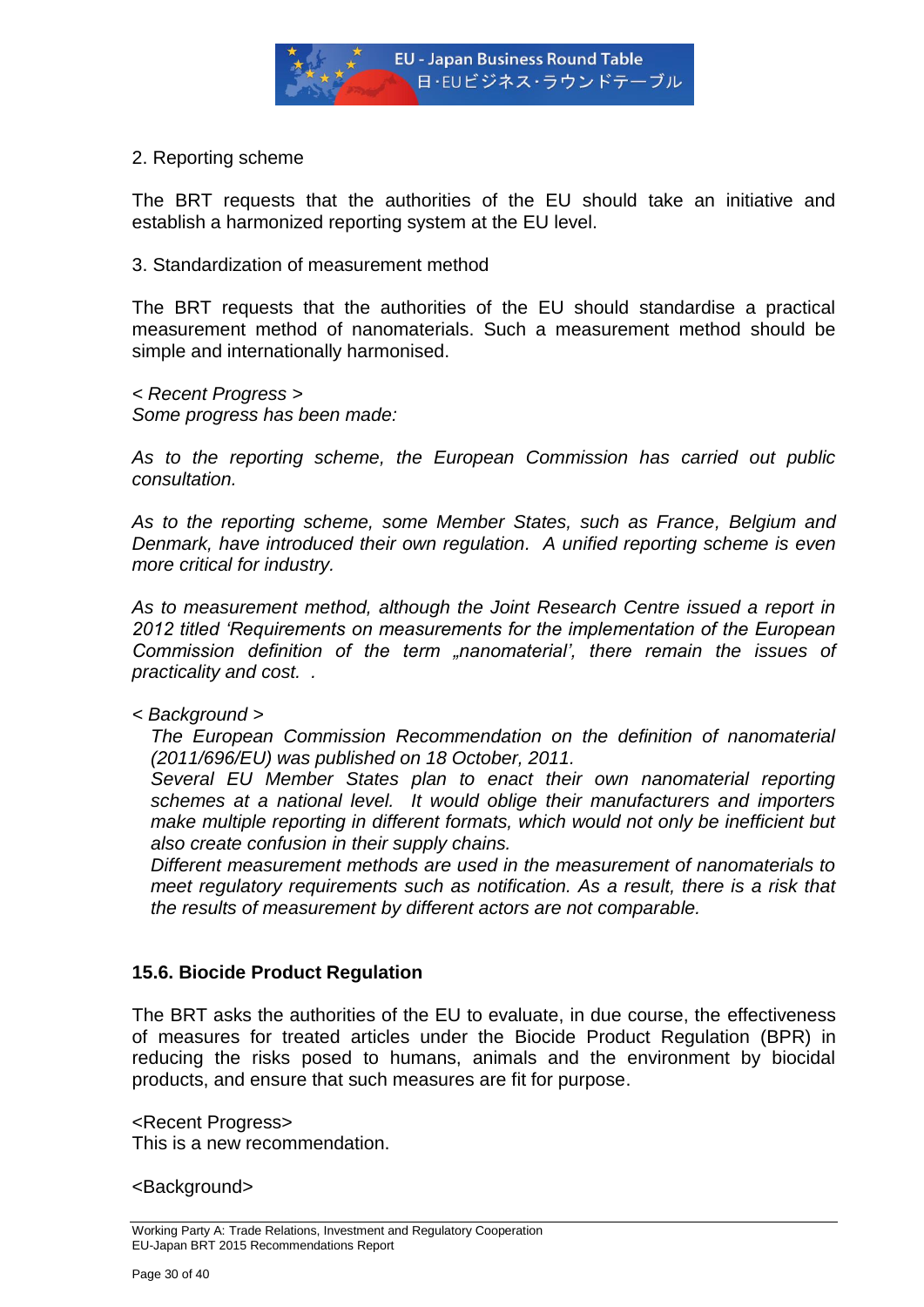

The BPR (Regulation (EU) No 528/2012 of the European Parliament and of the Council of 22 May 2012 concerning the making available on the market and use of biocidal products) requires that treated articles may not be placed on the market unless all active substances contained in the biocidal products with which the articles are treated or which they incorporate are approved. This requirement places large burden and costs on industry, in addition to existing legislation mechanisms to restrict and control hazardous chemicals (e.g. REACH, RoHS), resulting in possible cessation of technologies, and consequent impact on competitiveness for manufacturers or importers placing goods on the EU market. The BRT is concerned that this is disproportionately impacting on non-EU manufacturers and importers because such active substances to be regulated are often sourced from SMEs and companies with limited sales to the EU which cannot afford to undertake the requirements of the BPR, resulting in a loss of functionality, and in turn limiting the technologies and potential innovations reaching the EU market. As a result the BRT recommends an assessment of the impacts of this regulation via an evaluation of socio-economic versus human and environmental benefits for treated articles measures under the BPR.

# **WP-A / # 16\*\* / J to E Ecodesign**

Relation of different product categories in Ecodesign

The BRT asks the authorities of the EU to uphold the Energy Related Products (ErP) principle of setting Minimum Energy Performance Standard (MEPS) at the level of Least Life Cycle Cost (LLCC) so that consumers can buy affordable and efficient products.

The BRT also asks that the authorities of the EU should carry out comprehensive impact assessments for components integrated into products so that optimum efficiency is pursued at the level of the final product not at the component level where there is no tangible benefit to the consumers.

The BRT suggests that "repair as produced" principle should be applied as is the case in the RoHS Directive.

## <Recent Progress>

This is a new recommendation.

## <Background>

When an impact assessment for components integrated into products is not carried out like it is the case for instance with the revision of Lot 11 (fans), the benefits for environment and energy efficiency could be misleading. The lack of proper impact assessment would leads to unaffordable products that no one would buy which in turn would not contribute to the reduction of energy use. Additionally, this would cause the setting of unrealistic MEPs leading again to unaffordable final products for the consumer. ErP implementing measures should focus on removing the least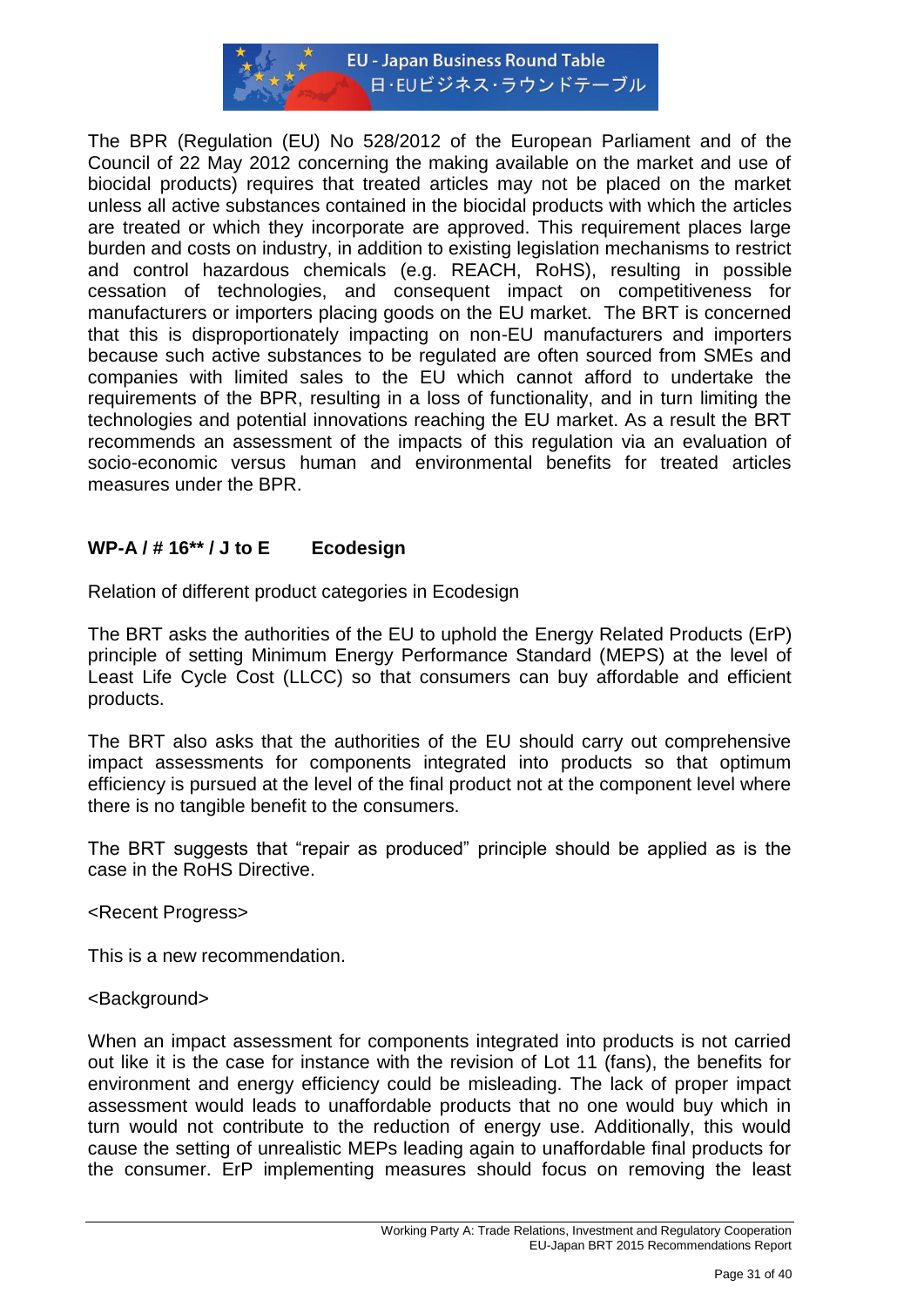

efficient products on the market and not set MEPs based on the 10% of most efficient products which is covered by the Ecolabel regulation.

Using once again the Lot 11 (fans) example, when a product needs to be repaired, if spare parts needed do not meet the current regulation, the product cannot be repaired and a new product has to be bought, which is not resource efficient. If regulation on a product takes spare parts into account, the product life can be extended by repair.

# **WP-A / # 17\*\* / J to E Taxation**

## **17.1 Common Consolidated Corporate Tax Base**

The BRT welcomes the proposal for CCCTB (Common Consolidated Corporate Tax Base) proposed on 16 March 2011. The BRT hopes for its swift adoption. CCCTB should realise the following points to improve the competitiveness of the EU economy.

- 1) Non-taxation of unrealised gains on goodwill within a group of companies that form CCCTB
- 2) Non-application of arms-length principle within a group of companies that form CCCTB.
- 3) Off-setting of profits and losses within a group of companies that form CCCTB.
- *< Recent Progress >*

*No progress has been seen for this recommendation.* 

*< Background >*

*Many Japanese companies are implementing integration and rationalisation of their European business organisations in order to remain competitive in the Single Market. Examples are the centralisation of such functions as sales support and accounting.* 

*The relation between intra-group transactions and taxation is an important element in decision making in a business. It is highly desirable that companies with international business should be allowed to compute the income of the entire group according to one set of rules and establish consolidated accounts for tax purposes in the EU.* 

## **17.2 Merger Directive**

The scope of the Merger Directive (90/434/EEC) should be expanded to include the transfer of real estates and other intangible assets in reorganisation. Furthermore, the shareholding requirements should be abolished.

*< Recent Progress >*

*No progress has been seen for this recommendation.* 

*< Background >*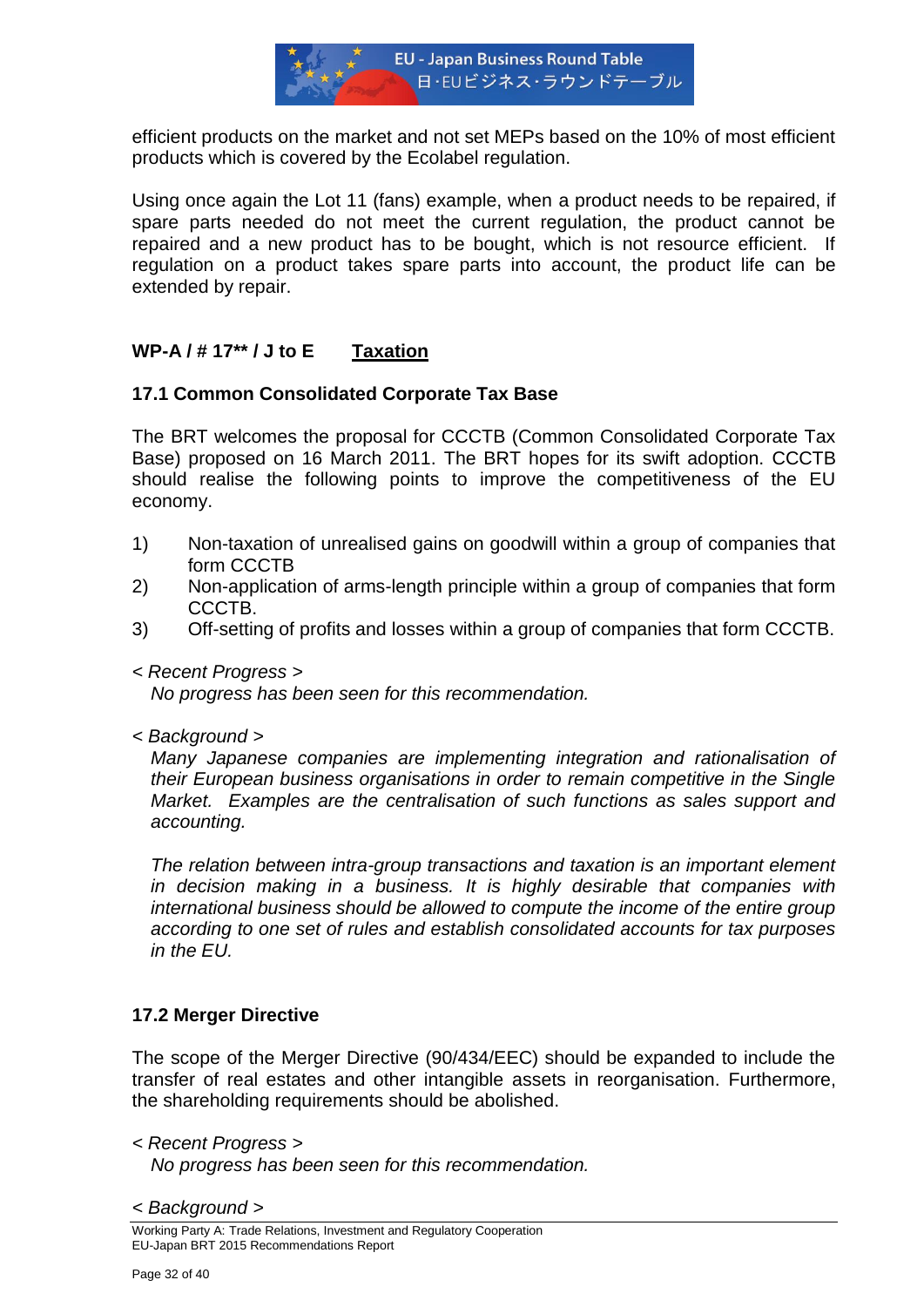

*In the communication COM (2001)582, the European Commission referred to its intention to extend the scope of the Merger Directive to tax on the transfer of real estates. The amendments to the Directive (2005/19/EC), however, do not include provisions related to this issue.* 

*By extending the scope of the Directive to the transfer of real estates and other intangible assets in reorganisation, companies could reduce the cost of reorganisation and increase competitiveness.* 

*The Merger Directive (90/434/EEC) provides for the deferral of corporate tax in the qualified cross-border restructuring of business. In certain EU Member States, companies are required to hold shares that they have received in exchange of contributed assets for a number of years even if those holding companies cease to function as an operating company. There appears to be no ground in the Directive to support such measures.*

*In addition to the cost of maintaining these empty companies, it increases the risk of double taxation. Dividends paid by the subsidiaries do not qualify for Japanese foreign dividend exclusion for the portion distributed through the empty holding company if the shareholding of Japanese parent in it is below 25%.* 

# **17.3 The fundamental reforms of VAT regime under consideration**

The BRT welcomes the strategy of the European Commission to fundamentally revise the VAT system and to establish a simpler, more efficient and robust VAT system tailored to the single market as described in Com (2011) 851. The BRT also welcomes the publication by the Commission of options for simpler and more robust future VAT regime.

The BRT hopes that the new regime will be realised swiftly and in such a way that a business group could easily and cost effectively centralise VAT administration in the EU.

*< Recent Progress >*

*Some progress albeit limited has been seen for this recommendation.* 

*< Background >*

*Many Japanese companies are implementing integration and rationalisation of their European business organisation in order to remain competitive in the Single Market. Accounting functions including VAT administration are often targeted for centralisation with the aim of reducing overall costs and increasing efficiency.*

*Although the VAT system in the EU is a common system, in reality, differences among Member States are significant mainly due to derogations. Presently, therefore, the centralisation of VAT administration carries a high financial risk.* 

*For example, if centralised accounting staff with limited country specific knowledge makes a mistake in a repetitive transaction, the accumulated amount that should be rectified could become high over a relatively short period. In addition, a penalty may be imposed. To avoid such a high risk, businesses have to either leave*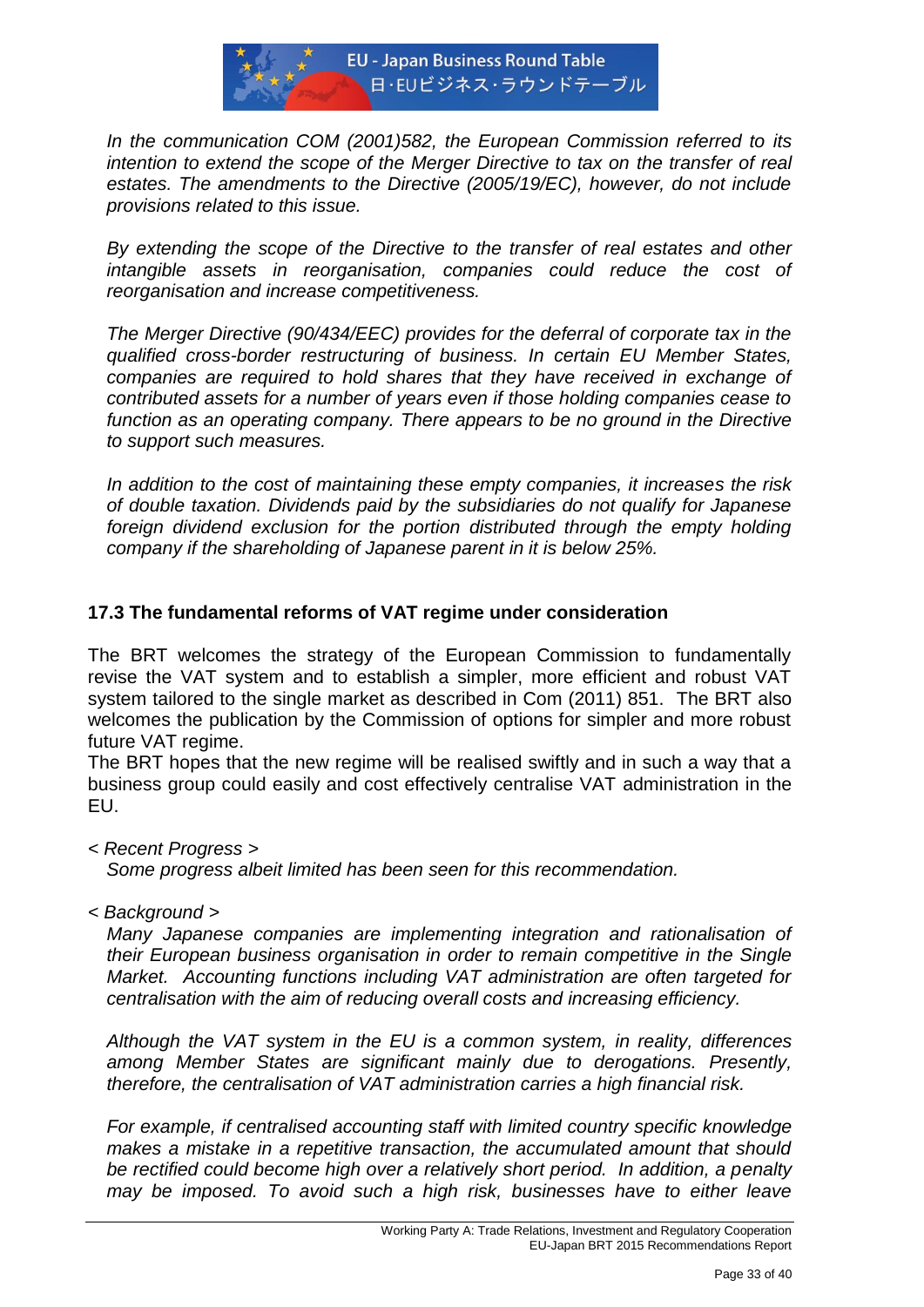

*accounting staff in local operations or employ a number of accounting staff with country specific knowledge in a central location. In either case, cost-effective centralisation of accounting functions is unlikely to be realised.*

# **WP-A / # 18\*\* / J to E Company Law / Corporate social responsibility**

# **18.1 A new strategy on CSR Policy**

The BRT recommends:

## (1) Policy discussion should not be lost in the argument about definition and about the dichotomy between voluntary or mandatory approaches

Following the Communication of the European Commission in 2011 "A renewed EU strategy 2011-14 for Corporate Social Responsibility" (COM(2011) 681), which has clearly defined CSR and which has been widely welcomed by stakeholders, now it is time for every stakeholder to take its own part and build a future action. The BRT, therefore, proposes the European Commission to lead policy discussion on promoting actions to maximise positive impacts and mitigate negative impacts.

## (2) Highlight the aspect of innovation and provide open platform

In order to enhance the competitiveness of companies in Europe and also to enhance the uptake of CSR, it is extremely important to articulate the proactive character of CSR that will lead to "innovation and opportunities". The European Commission should take a proactive role and lead this discussion by creating an open platform.

Dialogue is a powerful tool to understand other societal actors' thoughts and motivations. It is often more useful in building lasting trust than forced transparency in the form of disclosure. Innovation is more likely to be triggered by open exchanges among stakeholders, partner countries or regions, with their governments and with suppliers.

## (3) Take a process based approach with flexibility

"Rule-based" approach or "tick box" approach cannot solve all the challenges that we face in today"s world. A Compliance mind-set stops us to think further. CSR is a journey. Therefore, a process based approach with flexibility can shape a dynamic business environment which fosters innovation and competitiveness.

#### (4) Create incentives for companies with leadership for change

Identifying, preventing and mitigating the negative impact of businesses is extremely important and, when done effectively, companies gain competitiveness in the end. In tackling difficult issues like human rights inside and outside companies, the first movers would face challenges more often than the followers. The BRT would welcome a mechanism where the first movers receive more recognition whereby efforts to improve both positive and negative side of CSR are praised, not penalised.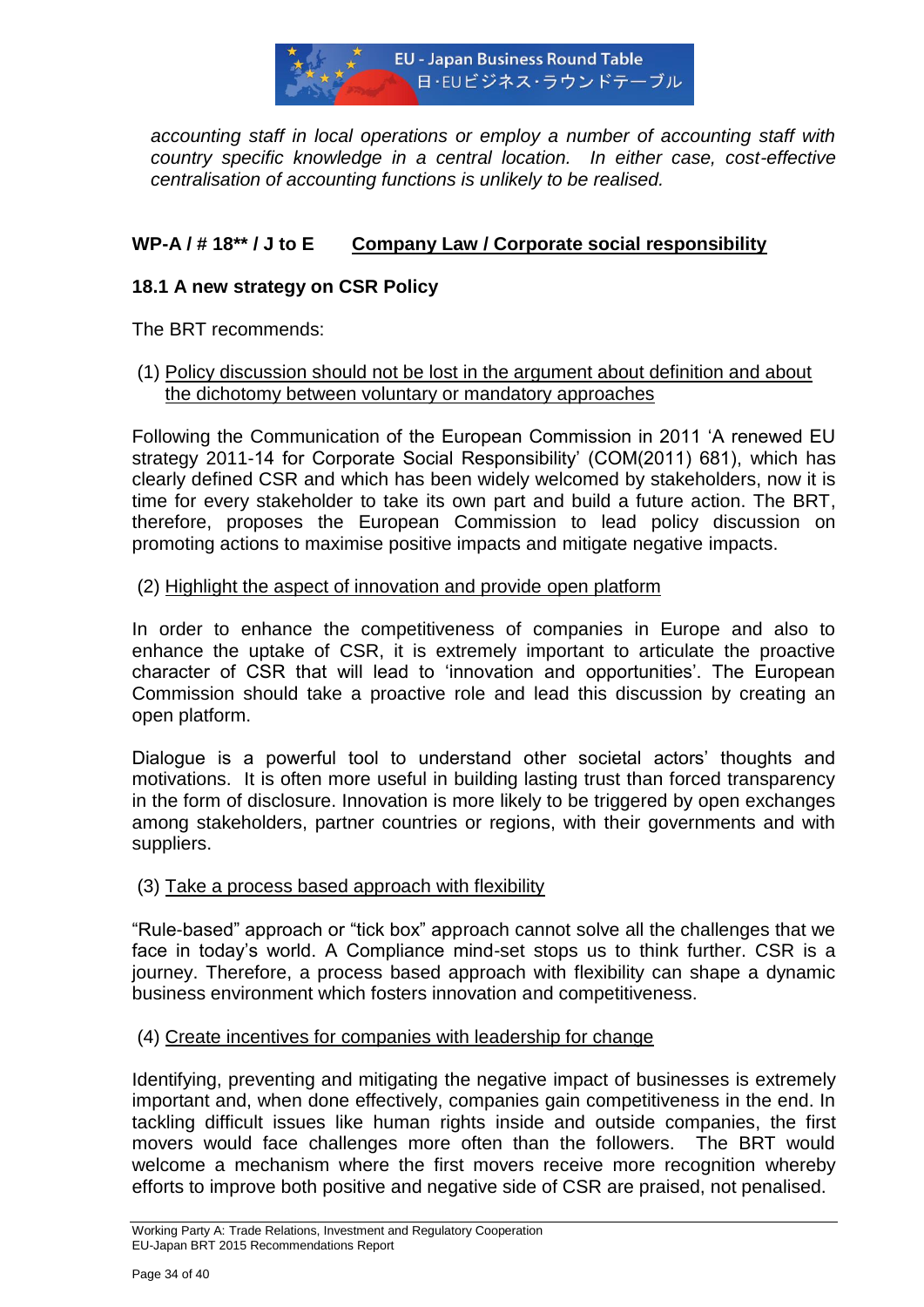

# (5) Articulate policy linkages across the European Institutions

CSR is increasingly integrated into other EU policies such as company law, trade agreements, and public procurement. Such policy linkages should be more clearly presented by the European Institutions, so that companies can engage in early discussion and more effectively integrate CSR throughout relevant functions.

<Recent progress>

This is a new recommendation.

#### <Background>

The Communication of the European Commission in 2011 "A renewed EU strategy 2011-14 for Corporate Social Responsibility" (COM(2011) 681) was an important milestone. Not only did it provide a modernised definition of CSR as the "responsibility of enterprises for their impacts on society", but it further set out the expectation that companies should have a process to integrate social, environmental, ethical, human rights and consumer concerns into their business operations and core strategy in close cooperation with their stakeholders. Furthermore, it made clear that the development of CSR should be led by enterprises themselves.

In preparation for a policy revision, the European Commission carried out public consultation in 2014 and sought stakeholders' views on the impact of its CSR strategy over the past three years and on the role that it should play in the future. The EU Multistakeholder Forum on CSR was held in February 2015 as the final milestone of the Commission"s multi-stakeholder review process. The Commission will draft a new strategy on CSR.

## **18.2 Conflict minerals**

The BRT acknowledges that the proposal for a Regulation has taken up certain feedback from businesses such as the promotion of internationally recognised frameworks, the voluntary approach of self-certification and the publication of a list of responsible smelters and refiners.

The BRT also acknowledges that two expert groups have been formed to define the list of minerals and metals within the scope of the Regulation and to clarify the meaning of conflict and high risk areas. The BRT requests that their work should be carried out in a transparent manner.

Without a well-established traceability scheme such as the iTSCi (ITRI Tin Supply Chain Initiative), it would be extremely difficult to implement the conflict-free accreditation for smelters. The BRT thus requests that hasty expansion of the geographical scope without reliable implementation of the existing traceability scheme should be avoided. In order to effectively stimulate responsible sourcing, the BRT suggests that incentives focusing on upstream operations should be further considered.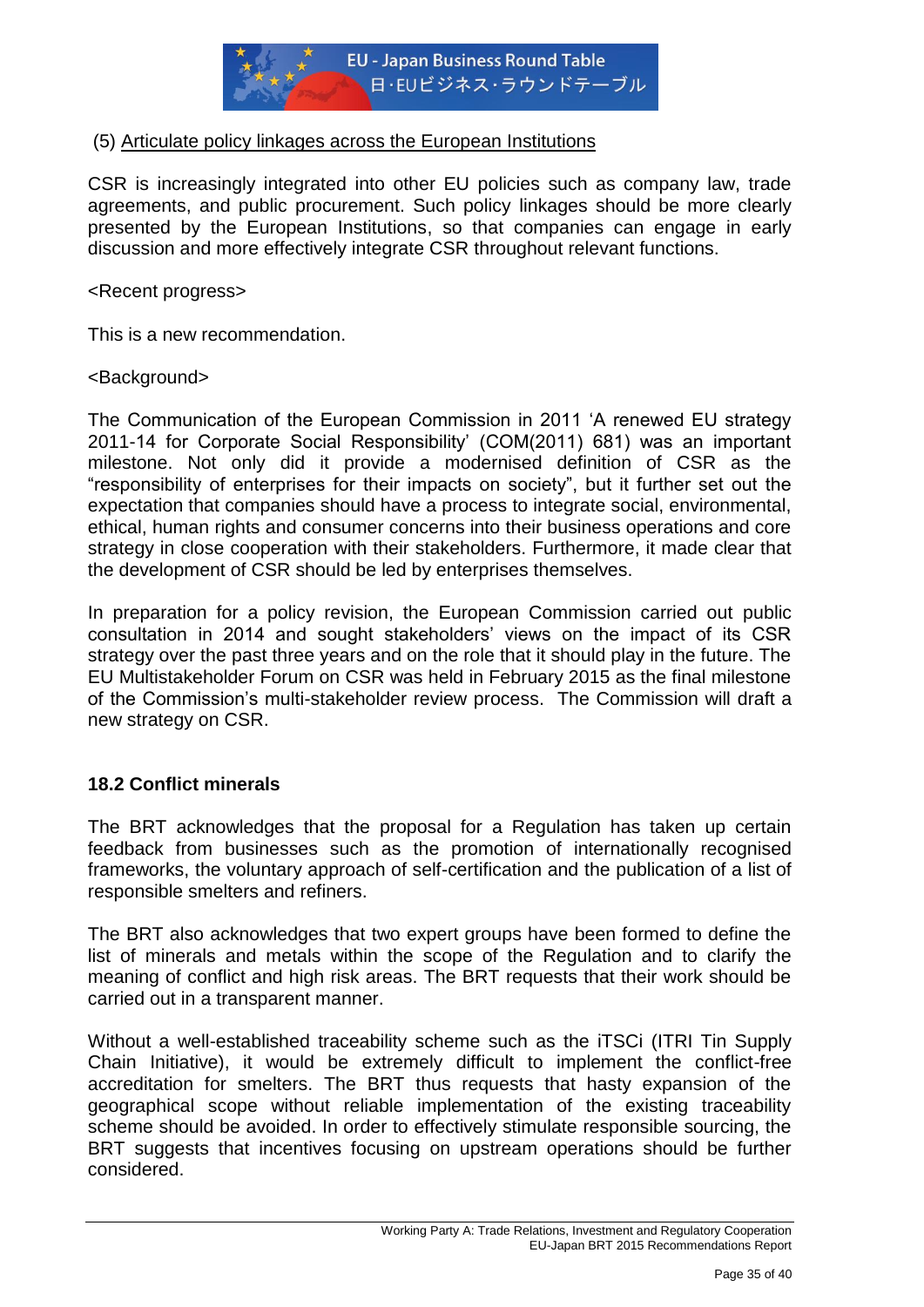

The BRT further requests that clear criteria for the certification of Responsible Importers, Smelters and Refiners should be set under a reliable, well-governed and functioning certification system. In order to avoid confusion in certifying importers, the BRT calls for the EU to set clear criteria for importers to become "responsible". Such criteria should make use of the existing criteria such as CFSI (Conflict Free Sourcing Initiative) "s Conflict Free Smelter Program and LBMA (London Bullion Market Association).

Concerning Incentives laid down in the Joint Communication, the BRT requests a clarification on the definition of equivalence to the OECD Due Diligence Guidance in terms of Procurement and on the benefits and duties of a company that signs the Letter of Intent as to industry commitments. The BRT also requests good internal coordination in implementing Procurement Incentives.

#### *<Recent progress>*

*There has been little progress. The proposal is currently under deliberation in the European Parliament.*

#### *<Background>*

*The European Commission submitted on 5 March 2014 a Proposal for a Regulation of the European Parliament and of the Council setting up a Union system for supply chain due diligence self-certification of responsible importers of tin, tantalum and tungsten, their ores, and gold originating in conflict affected and high-risk areas (COM(2014)111). The proposed Regulation is accompanied by a joint Communication by the European Commission and the High Representative to the European Parliament and the Council: Responsible sourcing of minerals originating in conflict-affected and high-risk areas - Towards an integrated EU approach (JOIN(2014) 8).* 

*The informal meetings of experts have been established among the European Commission, the Member States, the European Parliament, and experts to create a*  hand book to set the criteria of the 'Conflict affected and high risk areas', and to *create Guidelines for the competent authorities to be prepared for a harmonised accreditation.*

## **18.3 Country by country reporting (CBCR)**

The BRT recommends that, in considering whether to introduce CBCR or not, the authorities of the EU should carefully assess the risks of excessive disclosure requirements that could unduly hamper multinational enterprises" business activities.

*<Recent progress> There has been little progress.*

#### *<Background>*

*The Directive 2014/95/EU of the European Parliament and of the Council of 22 October 2014 amending Directive 2013/34/EU as regards disclosure of non-financial and diversity information by certain large companies and groups requires the*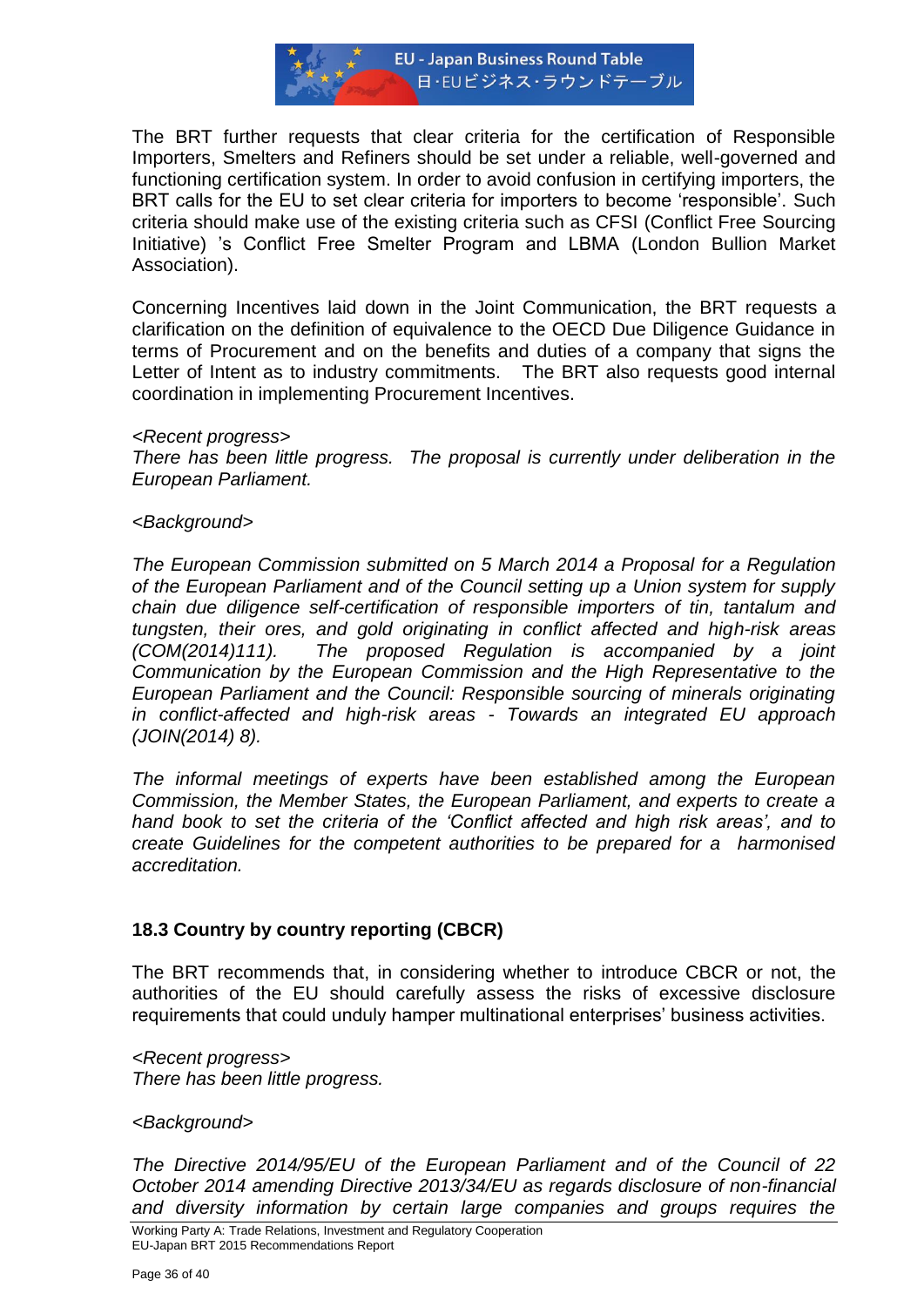

*European Commission to report on CBCR by 21 July 2018: The report shall also consider, taking into account developments in the OECD and the results of related European initiatives, the possibility of introducing an obligation requiring large undertakings to produce on an annual basis, a country-by-country report for each Member State and third country in which they operate, containing information on, as a minimum, profits made, taxes paid on profits and public subsidies received.*

*By the Directive 2013/36/EU of the European Parliament and of the Council of 26*  June 2013 on access to the activity of credit institutions and the prudential *supervision of credit institutions and investment firms, amending Directive 2002/87/EC and repealing Directives 2006/48/EC and 2006/49/EC, the EU law already requires financial institutions to disclose annually, specifying, by Member State and by third country in which they have an establishment, profit or loss before tax, tax on profit or loss, and public subsidies received from 2015. The EU law also requires large undertakings and all public-interest entities active in the extractive industry or the logging of primary forests to prepare and make public a report on payments made to governments from 2016.*

*Within the context of the G8 and the G20, the OECD has been asked to draw up a standardised reporting template for multi-national undertakings to report to tax authorities where they make their profits and pay taxes around the world.*

## **18.4 Non-financial disclosure**

The BRT appreciates the fact that the Directive 2014/95/EU of the European Parliament and of the Council of 22 October 2014 addresses a number of concerns raised by businesses including the BRT such as making non-financial KPIs nonbinding, allowing reporting at a consolidated level and limiting the scope of entities that the new rules become applicable. The BRT looks forward to consultation by the European Commission during the preparation of non-binding guidelines on methodology for reporting non-financial information, including non-financial key performance indicators. The BRT requests that its preparation should be carried out in a transparent manner.

## *<Recent progress>*

*There has been a little progress.*

*The European Parliament and the Council reached an agreement in February 2014 on the final text of the Directive. The Directive was formally adopted on 22 October 2014 and published in the Official Journal on 15 November 2014.*

## *<Background>*

*The European Parliament and the Council adopted the Directive 2014/95/EU on 22 October 2014. According to the text of the Directive:*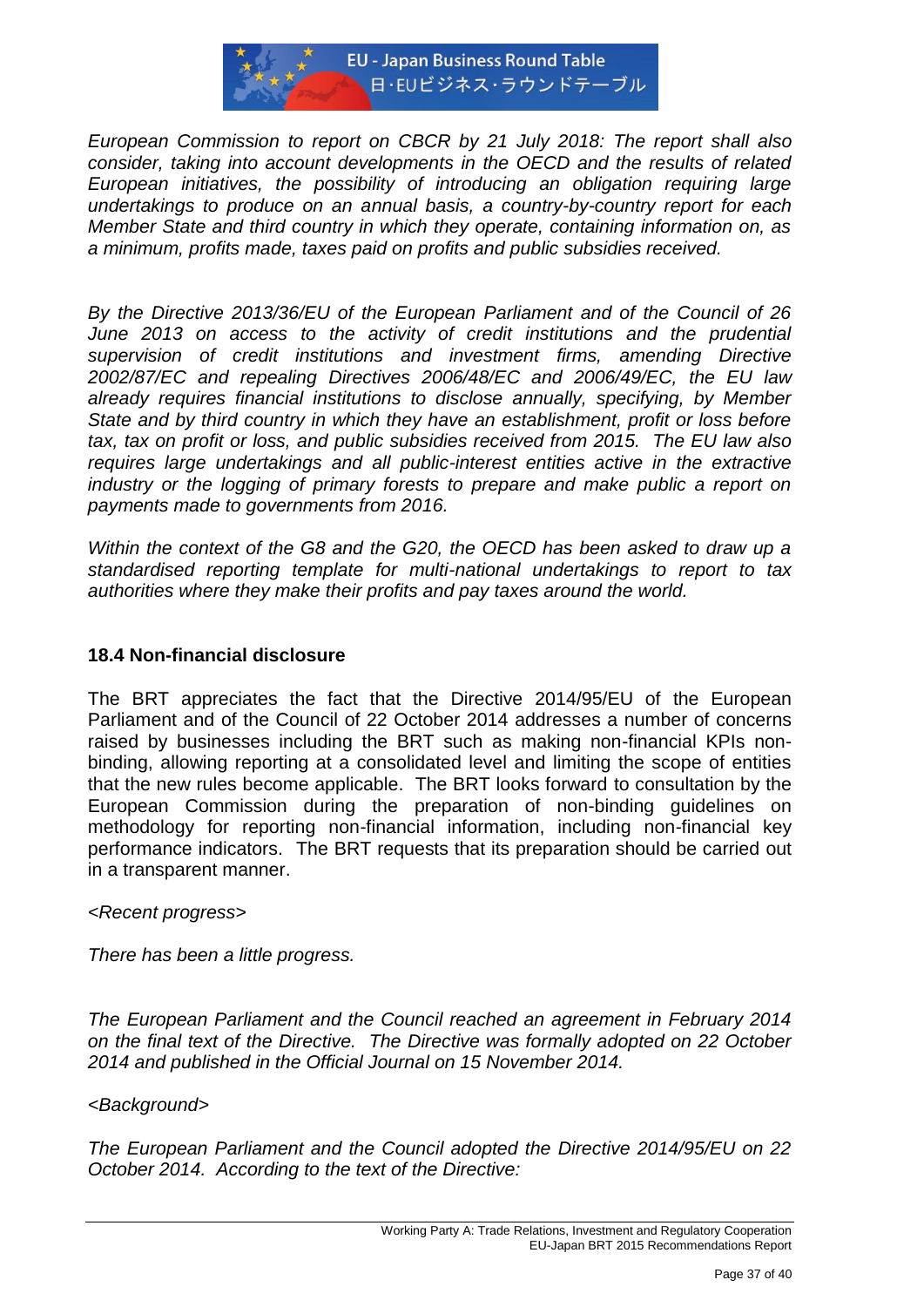

- Large undertakings which are public-interest entities exceeding on their balance *sheet dates the criterion of the average number of 500 employees during the financial year shall include in the management report a non-financial statement containing information to the extent necessary for an understanding of the undertaking"s development, performance, position and impact of its activity, relating to, as a minimum, environmental, social and employee matters, respect for human rights, anti-corruption and bribery matters.*
- *The Commission shall prepare non-binding guidelines on methodology for reporting non-financial information, including non-financial key performance indicators, general and sectoral, with a view to facilitating relevant, useful and comparable disclosure of non-financial information by undertakings. In doing so, the Commission shall consult relevant stakeholders. The Commission shall publish the guidelines by 6 December 2016.*

# **WP-A / # 19\* / J to E Product Safety/Market Surveillance**

#### **19.1 Product safety and market surveillance package proposal**

The BRT requests the authorities of the EU to proceed prudently in the deliberation of the Product Safety and Market Surveillance Package, in particular, Article 7 of the proposal for a Regulation on consumer product safety by which the indication of the country of origin would become mandatory. The BRT believes that the mandatory indication of the country of origin would not necessarily improve safety for consumers but that it would place substantial administrative burden on manufacturers and/or importers. The BRT therefore believes the mandatory indication of the country of origin should not be included in the Package.

#### *<Recent progress>*

*There has been little progress. The proposal is under deliberation in the European Parliament and the Council.*

#### *<Background>*

*The European Commission proposed on 13 February 2013 the Product Safety and Market Surveillance Package – A proposal for a Regulation on market surveillance of products (COM(2013)75) and a Proposal for a Regulation on consumer product safety (COM(2013)78). The package is now at a final stage of deliberations in the Council. The Article 7 of a Proposal for a Regulation on consumer product safety requires manufacturers and importers to ensure that products bear an indication of the country of origin of the product.*

## **19.2 Market Surveillance under the New Legislative Framework**

The BRT supports the general direction the European Commission and the Member States are taking for harmonising market surveillance. This is an important step for fair movement of products. The BRT requests the European Commission and the Member States to disclose all the relevant information regarding the progress of this

Working Party A: Trade Relations, Investment and Regulatory Cooperation EU-Japan BRT 2015 Recommendations Report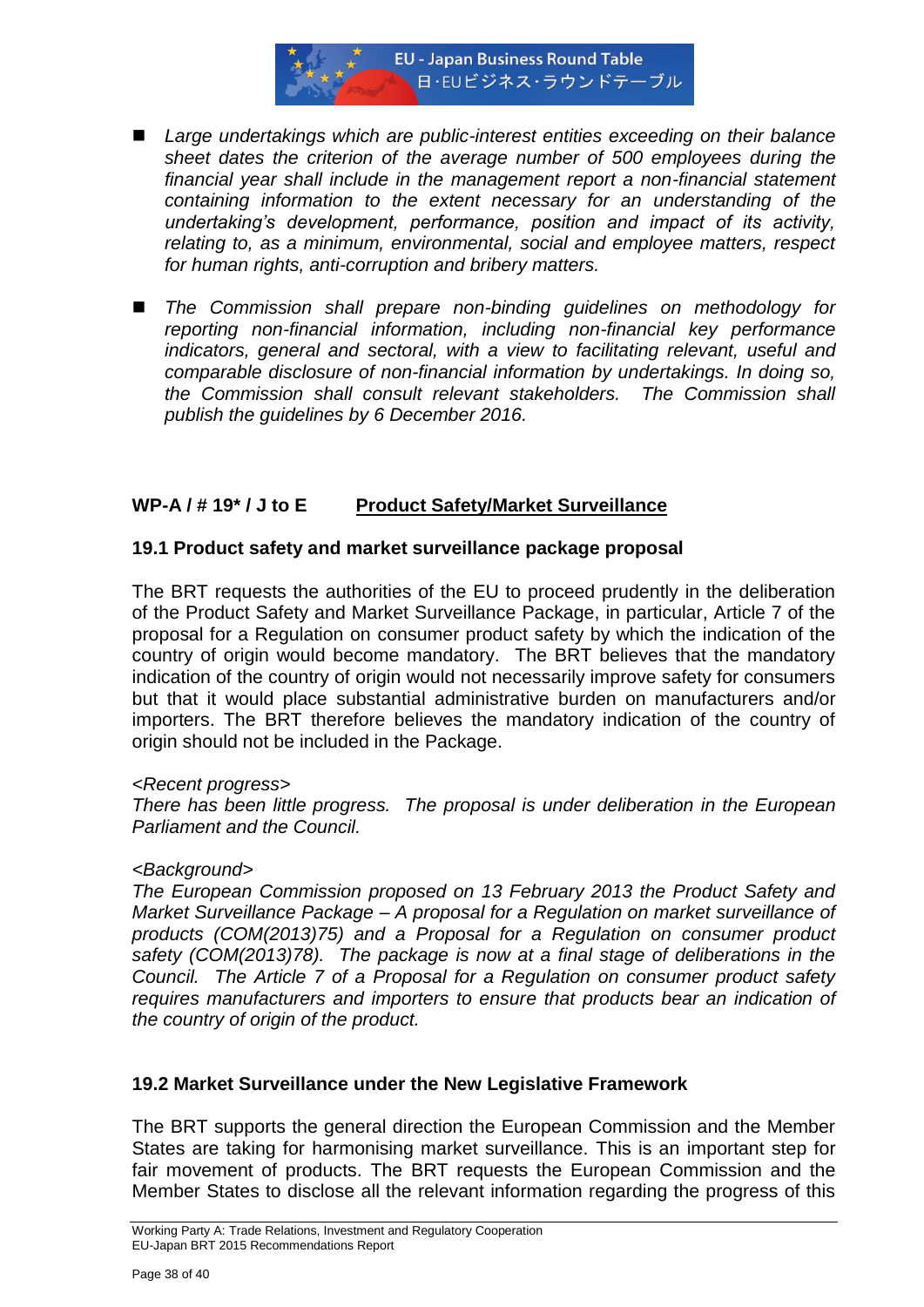

process and the implementation of the market surveillance in each Member State. The BRT also requests the European Commission and the Member States to give industry an opportunity for contributing to developing the framework of harmonised market surveillance.

The BRT would like to thank the Directorate General of the European Commission concerned for the involvement of the industry and requests that it should continue to consult stakeholders widely – preferably through public consultation when draft guidance for the New Legislative Framework is ready.

## *< Recent Progress >*

*Some progress has been seen for this recommendation.* 

*< Background >*

*In 2008, the Regulation 765/2008/EC, setting out the requirements for accreditation and market surveillance relating to the marketing of the products, and the Decision 768/2008/EC, a common framework for the marketing of products, were adopted. The Regulation has been applied as from 1 January 2010.* 

*The Regulation and Decision address and complement missing elements, namely, accreditation and market surveillance, in the existing sectoral legislations. The existing legislations are being amended based on the Decision when they are reviewed. The objectives of the so-called New Legislative Framework are to introduce harmonised and transparent market surveillance and accreditation for all economic operators. The Decision provides definitions, the obligations of economic operators, traceability provisions and safeguard measures. National authorities were to develop their market surveillance programmes and communicate them to the Commission by 1 January 2010.* 

*The European Commission published the guidance for the New Legislative Framework in 2014.* 

## **19.3 Consumer protection**

The new Directive, 2011/83/EU of the European Parliament and of the Council of 25 October 2011 on consumer rights, still maintains the discretion of the Member States to set a guarantee period longer than 2 years set in the Directive 1999/44/EC, which the BRT believes could constitute an obstacle in the single market. The BRT would like to ask the European Commission to review the advantage and disadvantage of this discretion to set a guarantee period longer than 2 years in the future review.

*< Recent Progress > No progress has been made for this recommendation* 

*< Background >*

*The BRT believes that, to maximise the benefit of the single market, any legislation that affects cross-border transactions should be harmonised to the extent that businesses and consumers do not have to be concerned about difference in implementation among the Member States.*